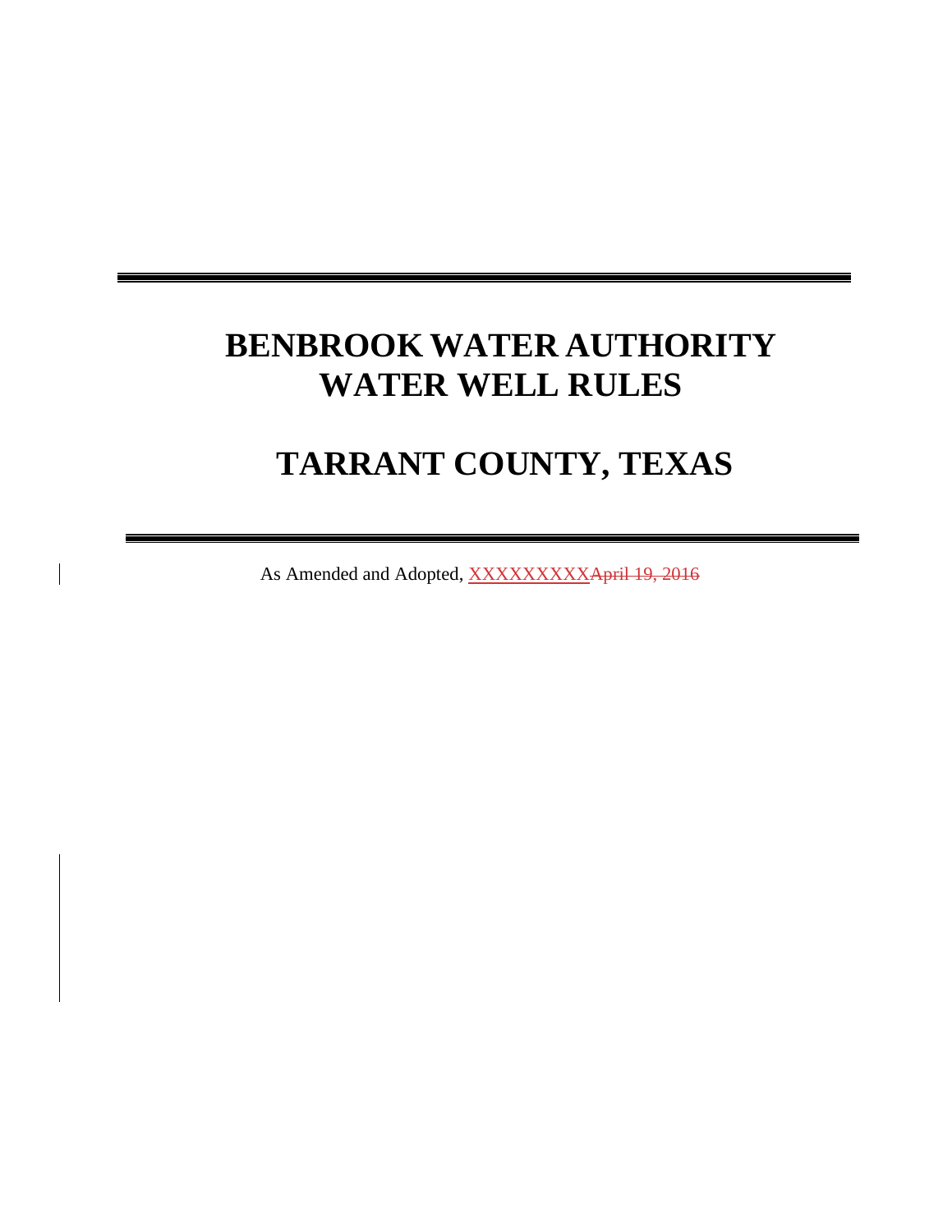## **TABLE OF CONTENTS**

| RULE 1.1            |                                                                         |  |
|---------------------|-------------------------------------------------------------------------|--|
| $R$ ULE $1.2$       |                                                                         |  |
| RULE <sub>1.3</sub> |                                                                         |  |
| RULE <sub>1.4</sub> |                                                                         |  |
|                     |                                                                         |  |
| RULE <sub>2.1</sub> |                                                                         |  |
| $R$ ULE $2.2$       |                                                                         |  |
| RULE <sub>2.3</sub> |                                                                         |  |
| RULE <sub>2.4</sub> |                                                                         |  |
| <b>RULE 2.5</b>     |                                                                         |  |
| RULE 2.6            |                                                                         |  |
| $RUE$ $2.7$         |                                                                         |  |
| RULE <sub>2.8</sub> | COORDINATION AND COMPLIANCE WITH NORTHERN TRINITY GROUNDWATER           |  |
|                     |                                                                         |  |
| RULE <sub>2.9</sub> |                                                                         |  |
|                     |                                                                         |  |
| RULE 3.1            |                                                                         |  |
| RULE 3.2            |                                                                         |  |
| RULE 3.3            |                                                                         |  |
|                     | RULE 4 - WELL SPACING AND MINIMUM TRACT SIZE REQUIREMENTS12             |  |
| RULE <sub>4.1</sub> |                                                                         |  |
| RULE <sub>4.2</sub> |                                                                         |  |
| RULE 4.3            |                                                                         |  |
| $R$ ULE $4.4$       |                                                                         |  |
|                     | RULE 5-EXCEPTIONS TO SPACING AND MINIMUM TRACT SIZE14                   |  |
|                     |                                                                         |  |
| RULE 5.1            |                                                                         |  |
| <b>RULE 5.2.</b>    |                                                                         |  |
| <b>RULE 6</b>       | APPLICATIONS FOR OPERATING PERMITS AND PERMIT AMENDMENTS                |  |
|                     |                                                                         |  |
| RULE 6.1            |                                                                         |  |
| <b>RULE 6.2</b>     | AGGREGATION OF WITHDRAWAL AMONG MULTIPLE WELLS IN A CONSOLIDATED PERMIT |  |
|                     |                                                                         |  |
| RULE 6.3            |                                                                         |  |
| <b>RULE7</b>        | <b>BOARD CONSIDERATION OF PERMIT APPLICATIONS 23</b>                    |  |
| <b>RULE 7.1</b>     |                                                                         |  |
|                     |                                                                         |  |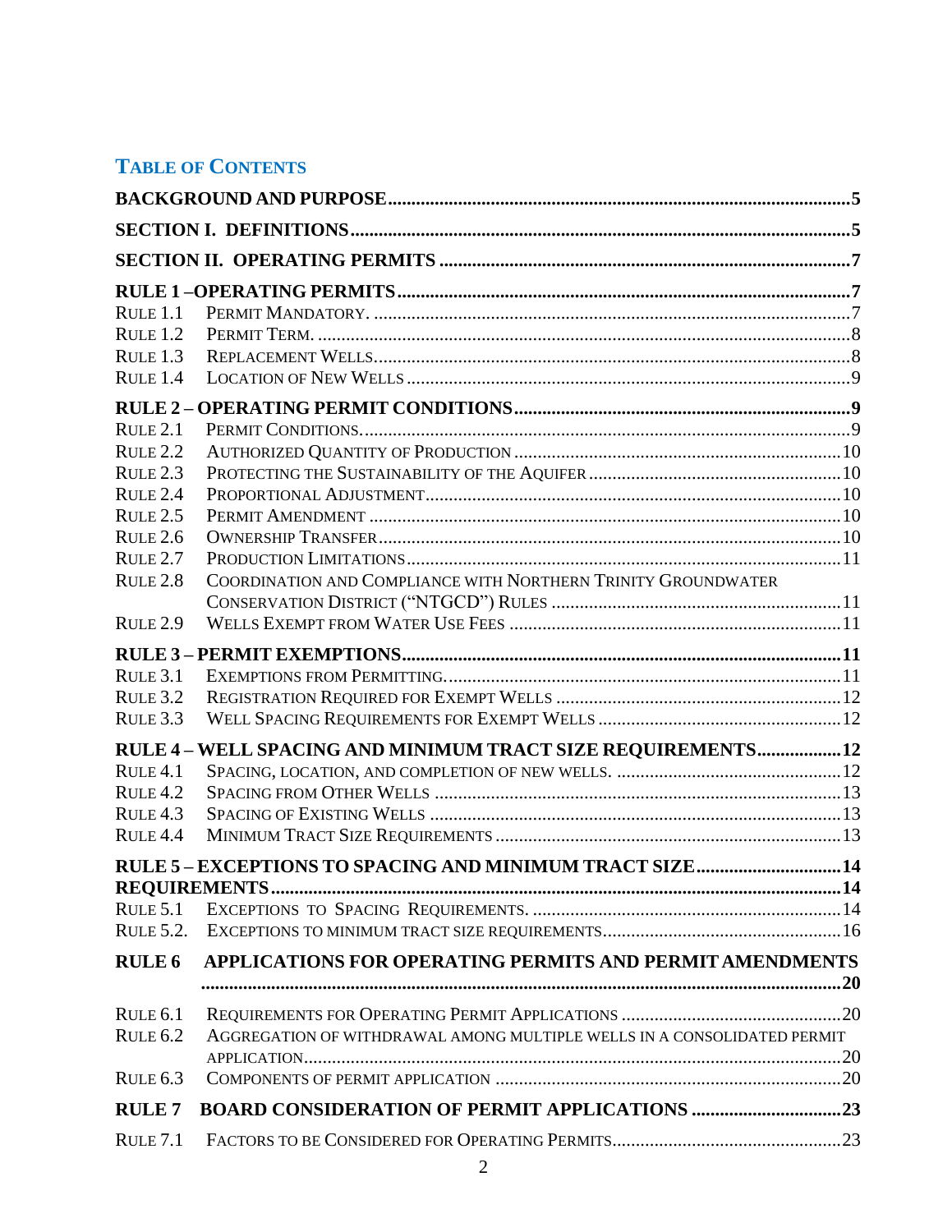| RULE <sub>7.2</sub> |                                                                 |  |
|---------------------|-----------------------------------------------------------------|--|
| <b>RULE 8</b>       |                                                                 |  |
| RULE 8.1            |                                                                 |  |
| <b>RULE 8.2</b>     |                                                                 |  |
| <b>RULE 8.3</b>     |                                                                 |  |
| RULE 8.4            |                                                                 |  |
| <b>RULE 8.5</b>     |                                                                 |  |
| <b>RULE 8.6</b>     |                                                                 |  |
| <b>RULE 8.7</b>     |                                                                 |  |
| <b>RULE 8.8</b>     |                                                                 |  |
| <b>RULE 8.9</b>     |                                                                 |  |
| <b>RULE 8.10</b>    |                                                                 |  |
| <b>RULE 8.11</b>    |                                                                 |  |
|                     |                                                                 |  |
| <b>RULE 8.13</b>    |                                                                 |  |
|                     |                                                                 |  |
| <b>RULE 8.15</b>    |                                                                 |  |
|                     |                                                                 |  |
| <b>RULE 9</b>       |                                                                 |  |
| RULE <sub>9.1</sub> |                                                                 |  |
| RULE <sub>9.2</sub> |                                                                 |  |
| RULE <sub>9.3</sub> |                                                                 |  |
| RULE <sub>9.4</sub> |                                                                 |  |
|                     |                                                                 |  |
|                     | RULE 10 FILING APPLICATIONS; FEES; APPEALS; RECORDATION IN REAL |  |
|                     |                                                                 |  |
| <b>RULE 10.1</b>    |                                                                 |  |
|                     |                                                                 |  |
| RULE $10.3$         |                                                                 |  |
|                     |                                                                 |  |
|                     |                                                                 |  |
|                     |                                                                 |  |
|                     |                                                                 |  |
| <b>RULE 11.1</b>    |                                                                 |  |
| <b>RULE 11.2</b>    |                                                                 |  |
| <b>RULE 11.3</b>    |                                                                 |  |
| <b>RULE 11.4</b>    |                                                                 |  |
|                     |                                                                 |  |
|                     |                                                                 |  |
|                     |                                                                 |  |
|                     |                                                                 |  |
| <b>RULE 12.1</b>    |                                                                 |  |
|                     |                                                                 |  |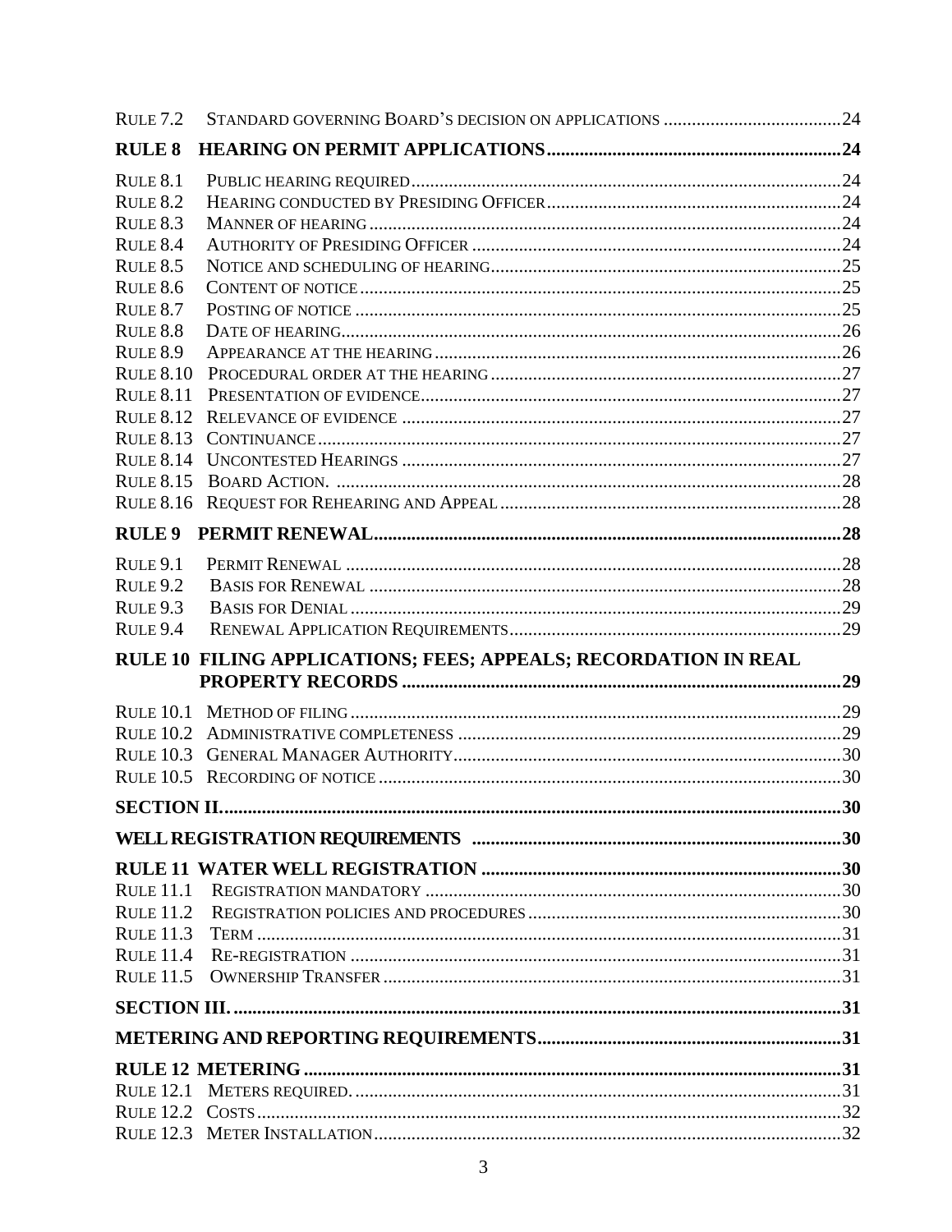| <b>RULE 13.1</b> |                                                              |  |
|------------------|--------------------------------------------------------------|--|
|                  |                                                              |  |
|                  | RULES COMPLIANCE AND ENFORCEMENT; WELL PLUGGING AND CAPPING; |  |
|                  |                                                              |  |
|                  |                                                              |  |
|                  |                                                              |  |
|                  |                                                              |  |
|                  |                                                              |  |
|                  | RULE 15 CAPPING AND PLUGGING OF WELLS; WASTE PROHIBITED34    |  |
|                  |                                                              |  |
|                  |                                                              |  |
|                  |                                                              |  |
|                  |                                                              |  |
|                  |                                                              |  |
|                  |                                                              |  |
|                  | PROXIMITY TO THE AUTHORITY'S PUBLIC WATER SUPPLY WELLS35     |  |
|                  |                                                              |  |
|                  |                                                              |  |
|                  |                                                              |  |
|                  |                                                              |  |
|                  |                                                              |  |
|                  |                                                              |  |
|                  |                                                              |  |
| <b>RULE 16.8</b> |                                                              |  |
| <b>RULE 17</b>   |                                                              |  |
|                  |                                                              |  |
|                  |                                                              |  |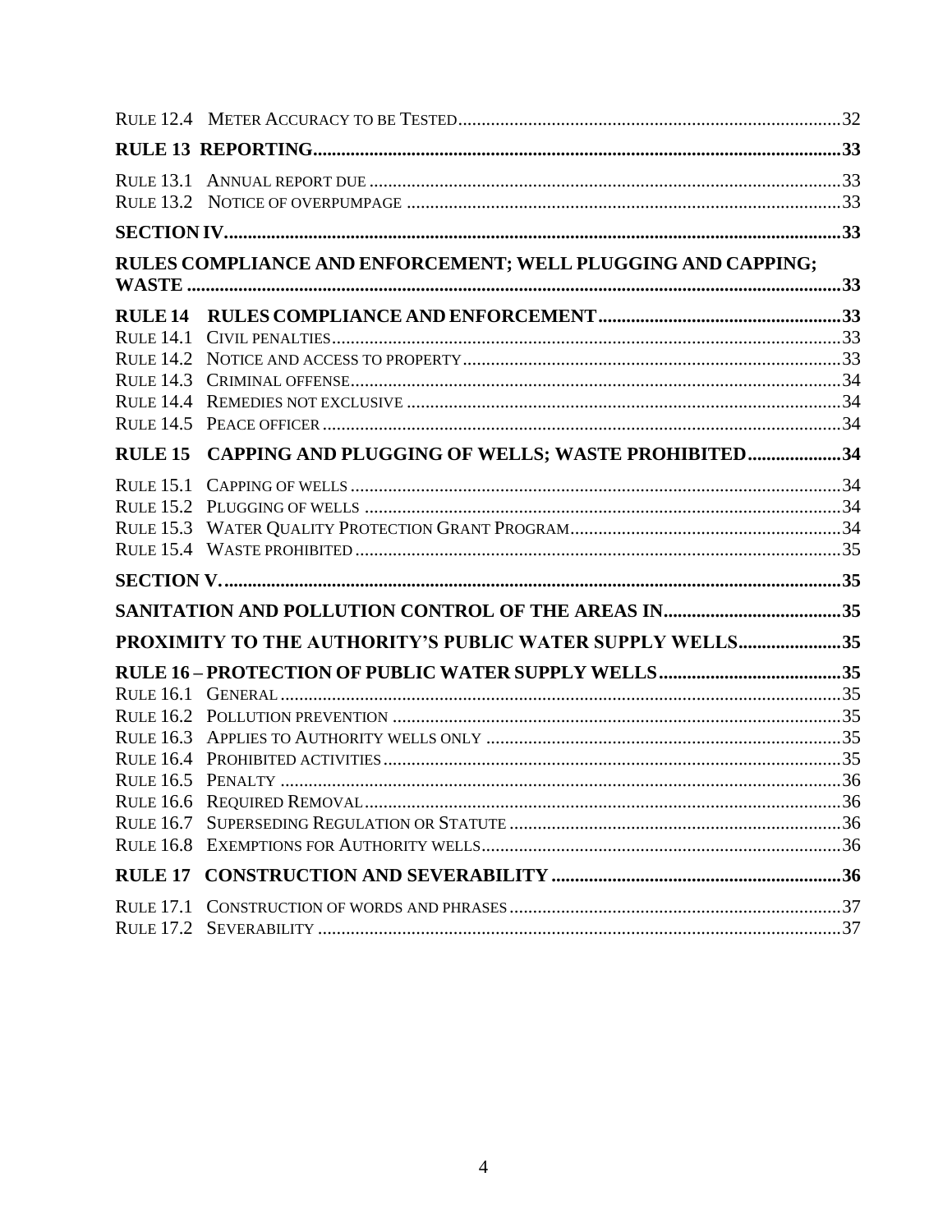#### <span id="page-4-0"></span>**BACKGROUND AND PURPOSE**

The Texas Constitution authorizes the creation of conservation and reclamation districts to plan, develop, and regulate the use of water. The Benbrook Water Authority (the "Authority") is a conservation and reclamation district, water control and improvement district, political subdivision, and local unit of government authorized by the Texas Legislature to provide water and wastewater service to its customers and to implement a regulatory program governing the drilling, equipping, completion, location, and production of groundwater wells to protect groundwater resources and the beneficial use of groundwater by the Authority and other well owners located within the Authority's boundaries.

These rules are adopted by the Authority's Board of Directors ("Board") to implement the statutory powers of the Authority, and have been adopted at a properly noticed public meeting in compliance with the Texas Open Meetings Act and in accordance with Section 59 of Article XVI of the Texas Constitution, Chapters 49 and 51 of the Texas Water Code, and the Authority's enabling Act [Acts 1955,  $54<sup>th</sup>$  Leg., R.S., Ch. 123, as amended] ("Authority's Act"). The original effective date of these rules was March 15, 2006. The effective date of any amendments to these rules is the sixth-fifth day after the date of publication of notice of these rules, pursuant to §§51.129 and 51.130 of the Texas Water Code. The most recent amendments to these rules became effective on (date).

These rules are and have been adopted to simplify procedures, avoid delays, and facilitate the administration of the applicable laws of the State of the Texas. These rules are to be construed to attain those objectives.

#### **SECTION I. DEFINITIONS**

- <span id="page-4-1"></span>(1) "Agricultural irrigation" means the application of produced groundwater to soil for beneficial purposes as part of any of the following activities:
	- a. cultivating the soil to produce crops for human food, animal feed, or planting seed or for the production of fibers;
	- b. the practice of floriculture, viticulture, silviculture, and horticulture, including the cultivation of plants in containers or non-soil media, by a nursery grower;
	- c. raising, feeding, or keeping animals for breeding purposes or for the production of food or fiber, leather, pelts, or other tangible products having a commercial value;
	- d. planting cover crops, including cover crops cultivated for transplantation, or leaving land idle for the purpose of participating in any governmental program or normal crop or livestock rotation procedure;
	- e. wildlife management; and
	- f. raising or keeping equine animals.

"Agricultural irrigation" does not include the application of produced water to a golf course or to landscaping features for residential, commercial, or other types of developments.

(2) "Aquifer" means a water bearing geologic formation in the Authority. See also the definition "layer of an aquifer."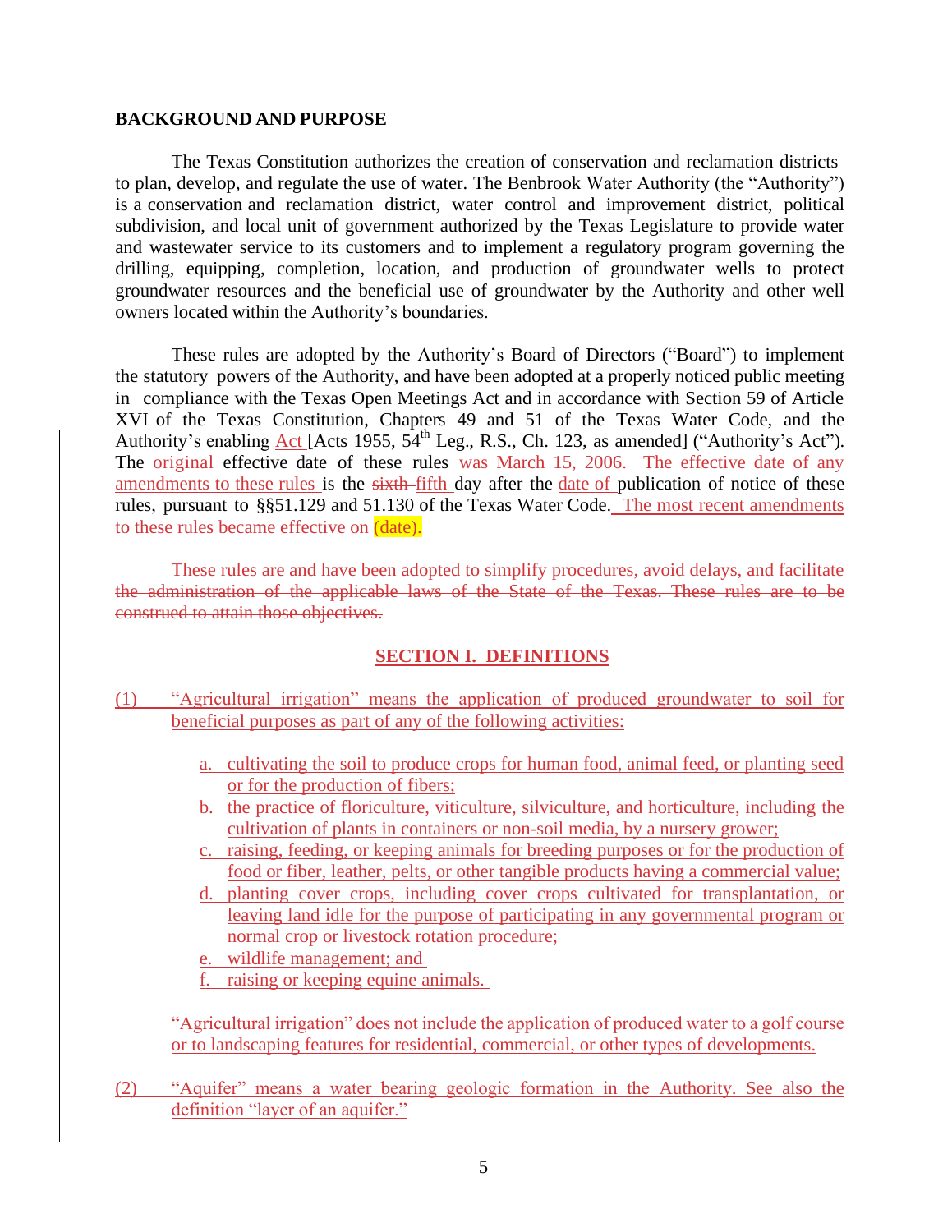- (3) "Capacity" means the maximum rate in gallons per minute that a well, as equipped, is physically capable of producing groundwater at the wellhead.
- (4) "Domestic use" means the use of groundwater by an individual or a household to support domestic activity. Such use may include water for drinking, washing, or culinary purposes; for irrigation of lawns, or of a family garden and/or orchard; and for watering of domestic animals. The term "domestic use" does not include water used to support activities for which consideration is given or received or for which the product of the activity is sold. Further, "domestic use" does not include use by or for a public water system.
- (5) "Effective date" means XXX.
- (6) "Exempt well" means a new or an existing well that is exempt under Rule 3.1 from the requirement to obtain an Operating Permit.
- (7) "Existing well" means a well that was in existence, for which drilling commenced, or for which the Authority approved drilling prior to XXX (the effective date).
- (8) "Landowner" means the person who holds possessory rights to the land surface or to the withdrawal of groundwater from wells located on the land surface.
- (9) "Layer of an aquifer" means (i) the Paluxy, which for purposes of these rules also includes any shallower formations; (ii) the Glen Rose, and (iii) the Twin Mountains geologic strata/hydrogeologic units.
- (10) "Leachate well" means a well used to remove contamination from soil or groundwater.
- (11) "New well" means a well for which drilling commenced on or after XXX (the effective date) except a well approved by the Authority prior to that date for drilling that was in fact drilled after that date.
- (12) "Nonexempt well" means a well that is required to obtain an Operating Permit under these rules.
- (13) "Operating Permit" means a permit required by the Authority for drilling, equipping, completing, substantially altering, operating, or producing groundwater from any nonexempt water well.
- (14) "Person" means an individual, corporation, limited liability company, organization, government, governmental subdivision, agency, business trust, estate, trust, partnership, association, or other legal entity.
- (15) "Providing water for livestock or poultry," as that term is used in this rule, means the use of groundwater by an individual or household for the open-range watering of livestock, exotic livestock, game animals, or fur-bearing animals.
- (16) "Property line" means the outer perimeter of a tract of land.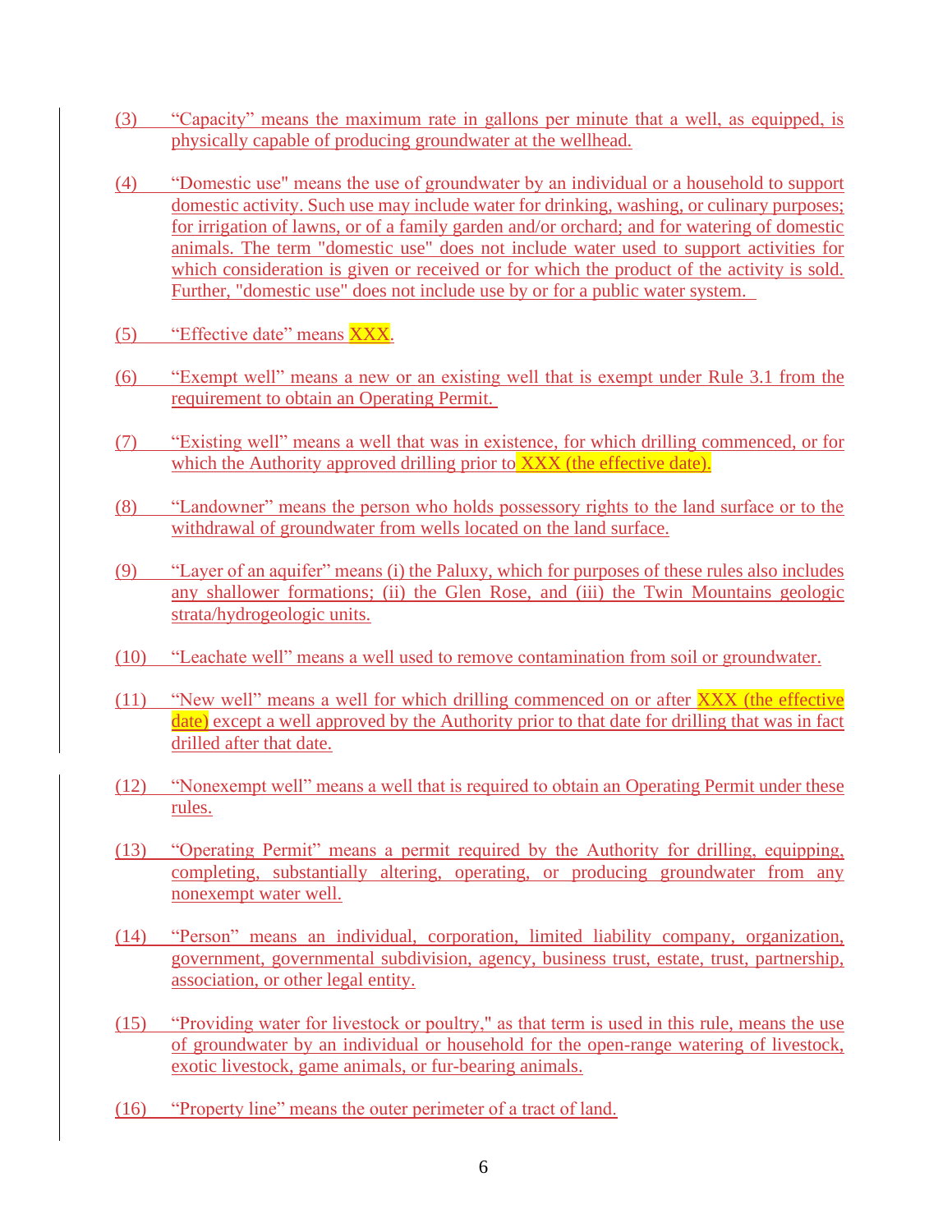- (17) "Public water system" has the meaning assigned by the rules of the Texas Commission on Environmental Quality in Title 30, Texas Administrative Code Chapter 290.
- (18) "Registration" means a well owner providing certain information about a well to the Authority or an authorization that a well owner applies for from the Authority to engage in certain activities related to a well, as more particularly described under Rule 11.
- (19) "Substantially alter" with respect to the capacity of a well means to increase the maximum production capacity of the well as equipped in gallons per minute to a level that is higher than the maximum capacity set forth in the approved well registration for the well or, for a well without an approved well registration, the maximum capacity of the well prior to the alteration.
- (20) "Tract" means a surface estate plat, surface estate deed, or other legally recognized surface estate property configuration recorded in the deed records of the county in which the property is located and any contiguous tracts of land under the same ownership or lease of a single landowner, such as a corporation, partnership, trust, or individual, or persons holding as joint owners, joint lessees, or tenants in common.
- (21) "Well system" means two or more wells providing groundwater to a common distribution system, common natural or artificial storage facility, or common consumptive use.

## **SECTION II. OPERATING PERMITS**

## <span id="page-6-0"></span>**MANDATORY OPERATING PERMITS REQUIREMENT FOR DRILLING, EQUIPPING, COMPLETING, ALTERING, AND OPERATING GROUNDWATER WELLS**

## <span id="page-6-1"></span>**RULE 1 – DRILLING OPERATING PERMITS**

- <span id="page-6-2"></span>Rule 1.1 Permit mandatory.
- (a) An Operating Permit is required by the Authority for drilling, equipping, completing, substantially altering, operating, or producing groundwater from any new or existing well that is not exempt from the requirement to obtain a permit under Rule 3.1.
	- (a) The Authority requires a Drilling Permit for an exempt and nonexempt well sought to be drilled, equipped, or completed after the effective date of these rules, and for any exempt and nonexempt well existing on the effective date of these rules that will be replaced, altered, and/or reworked after the effective date of these rules. The Authority and its wells are exempt from the requirements of Rule 1 and its subparts.
- (b) The owner of an existing well that has produced groundwater for a beneficial use prior to the effective date of these rules who files a completed Operating Permit application with the Authority within ninety (90) days of the effective date of these rules may continue to operate the well without a permit until the Board takes final action on the Operating Permit application.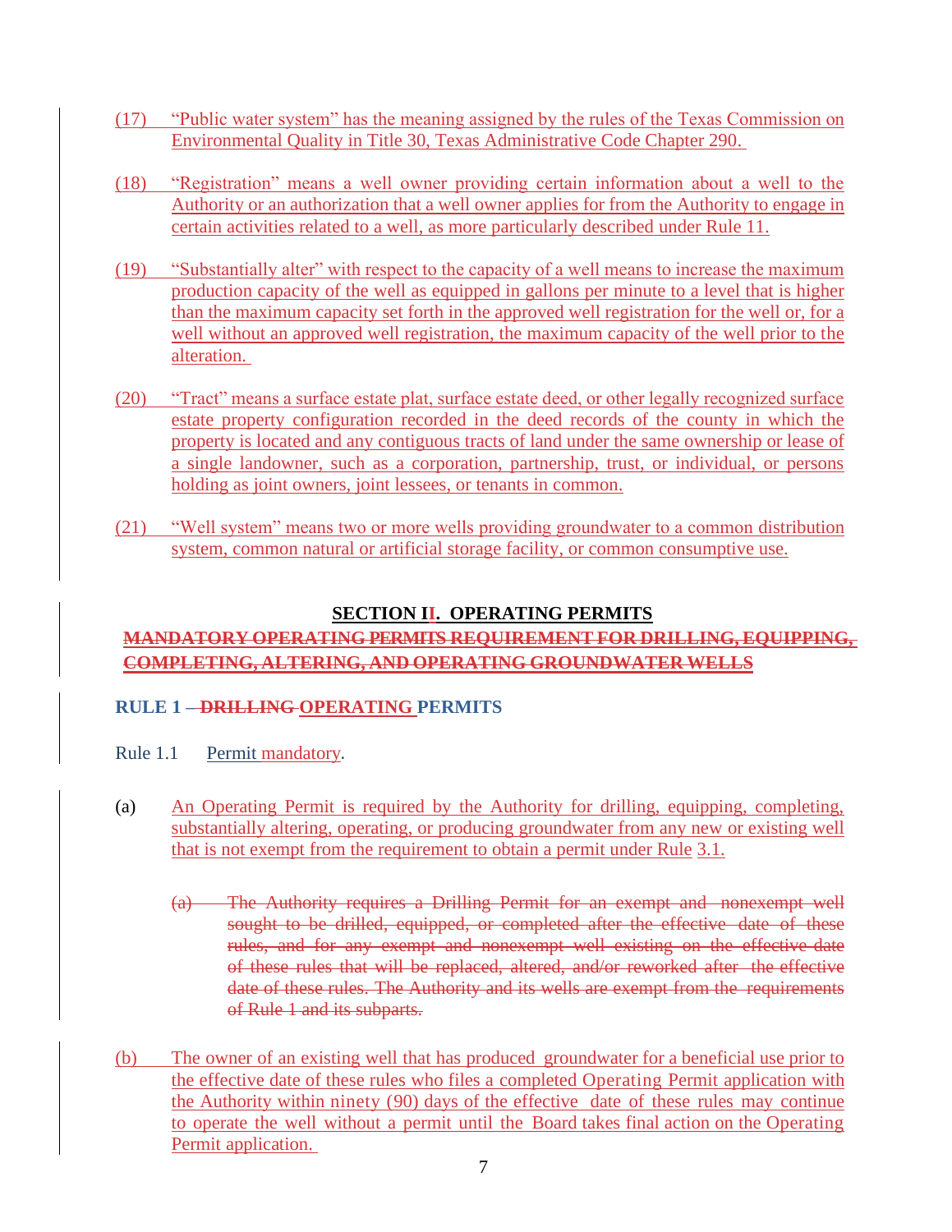- (c) A well owner must file a well registration application with the Authority in accordance with Rule 11 prior to Board consideration or approval of an application for an Operating Permit. A permit applicant who has not previously submitted an application for well registration with the Authority may do so simultaneously with submittal of the Operating Permit application, using a form provided by the Authority.
- (d) Once an Operating Permit that authorizes drilling, equipping, completing, or substantially altering the capacity of a well is approved, the permit holder has one hundred twenty (120) days from the date of issuance of the permit to complete the drilling, equipping, well completion, or well alteration activities authorized in the permit. The General Manager may extend this deadline with good cause shown. A well completion report must be filed with the Authority within sixty (60) days of well completion using Texas Department of Licensing and Regulation Form #001 WWD.
- <span id="page-7-0"></span>Rule 1.2 Permit term. Unless specified otherwise by the Board or these rules, drilling permits are effective for a term ending 120 (one hundred twenty) calendar days after the date the permit is issued by the Authority, which may be extended by the General Manager with good cause shown. Unless specified otherwise by the Board or these rules, the initial Operating Permit is effective until December 31 of the next fourth calendar year following the year in which the initial Operating Permit is issued. If renewed, such a permit shall thereafter be effective for a five-year term from the initial expiration date unless specified otherwise by the Board; provided, however, that an Operating Permit holder shall apply for a permit amendment at any time the permit holder desires to increase the quantity of water available for withdrawal and beneficial use specified in the permit.
- <span id="page-7-1"></span>Rule 1.3 Replacement wells. The General Manager may grant an application for a well registration or an Operating Permit amendment seeking a replacement well without notice, if the well is drilled within a reasonable distance of the existing well being replaced, in the sole discretion of the General Manager, and if it meets the following requirements:
	- (a) the replacement well will be completed and screened at an equal or greater depth than the well being replaced;
	- (b) the capacity of the replacement well as equipped will not exceed the maximum authorized and designed production capacity for the well that is being replaced; and
	- (c) immediately upon commencing operation of the replacement well, the well owner will cease all production from the well being replaced and will begin efforts to plug the well being replaced in compliance with the well plugging guidelines set forth in the Texas Water Well Drillers and Pump Installers Administrative Rules, Title 16, Part 4, Chapter 76, Texas Administrative Code, which plugging shall be completed within ninety (90) days of commencing operation of the replacement well. Any person that plugs a well must submit a copy of the plugging report to the Authority and the Texas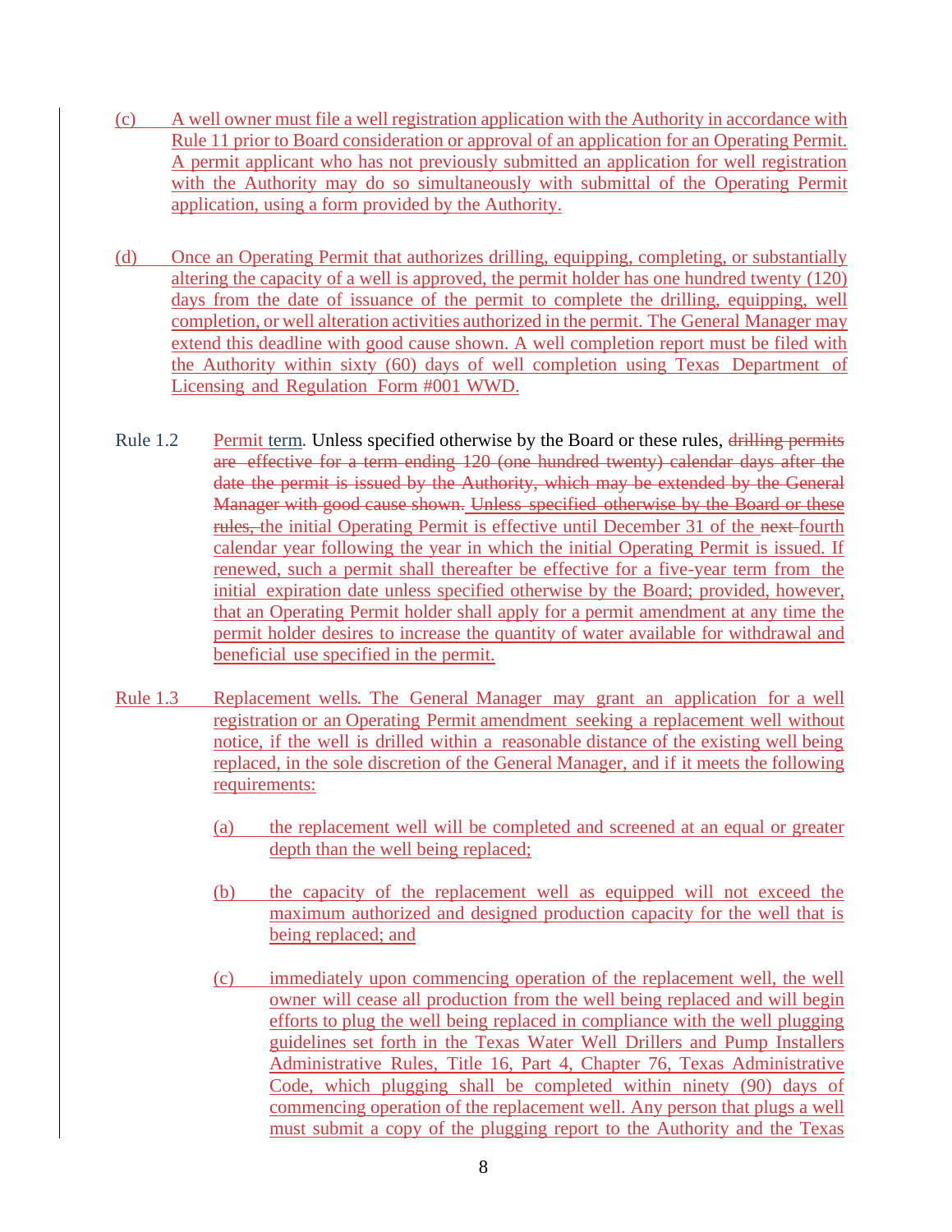Department of Licensing and Regulation within thirty (30) calendar days of plugging completion.

<span id="page-8-0"></span>Rule 1.4 Location of new wells. After an Operating Permit has been issued, the well must be drilled at the location specified in the Operating Permit and its incorporated well registration.

## <span id="page-8-1"></span>**RULE 2 – OPERATING PERMIT CONDITIONS**

## <span id="page-8-2"></span>Rule 2.1<del>1.3</del> Permit conditions.

- (a) The permit holder, by accepting the permit, agrees to abide by any and all groundwater withdrawal regulations established by the Authority that are currently in place, as well as any and all such regulations established by the Authority in the future. Acceptance of the permit by the person to whom it is issued constitutes acknowledgment of and agreement to comply with all of the terms, provisions, conditions, limitations, and restrictions of the permit and the rules of the Authority. In addition to any special provisions or other requirements incorporated into the permit, each permit is subject to the following standard permit provisions:
	- (1) The permit terms may be modified or amended pursuant to the provisions of the Authority's rules to comply with statutory requirements.
	- (2) The operation of the well for the authorized withdrawal must be conducted in a non-wasteful manner.
	- (3) The well site must be accessible to the Authority's representatives for inspection, and the permit holder agrees to cooperate fully in any reasonable inspection of the well and well site by the Authority's representatives.
	- (4) The permit application and any accompanying well registration application pursuant to which this the permit has been issued is are incorporated in the permit, and the permit and registration are is granted on the basis of, and contingent upon, the accuracy of the information supplied in theat applications. A finding that false information has been supplied is grounds for immediate revocation of the permit and registration.
	- (5) Violation of a permit or registration's terms, conditions, requirements, or special provisions is punishable by civil and criminal penalties as provided by the Authority's rules and may subject the permit or registration to suspension or cancellation by the Authority's Board.
	- (6) A permit or a registration issued by the Authority only authorizes the holder to drill and operate a well in accordance with the terms of the permit or registration. It does not vest the permit holder or registrant with any rights regarding the quality or quantity of the groundwater subject to the jurisdiction of the Authority, nor does the Authority make any representations regarding the physical quantity or quality of groundwater that a well may encounter.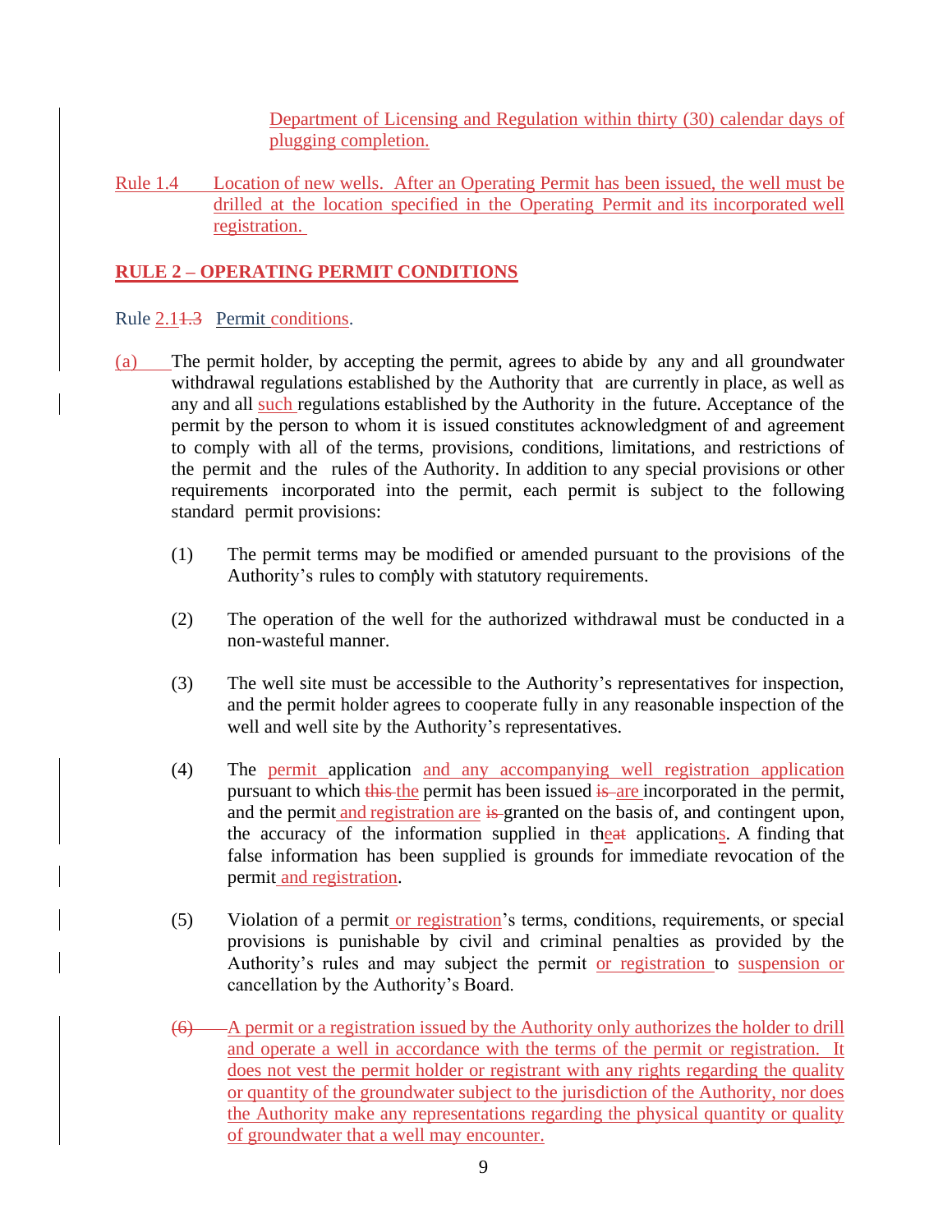- <span id="page-9-0"></span>Rule 2.2 Authorized quantity of production. The Authority shall designate the annual quantity of groundwater authorized to be withdrawn and used under an Operating Permit pursuant to the conditions of the Authority's Act, Chapters 49 and 51 of the Texas Water Code, and these rules, provided, however, that the quantity shall not exceed the lesser of the production limitations established under Rule 2.7 or an amount demonstrated by the applicant and determined by the Board to be necessary for beneficial use during the permit term, except as may be reduced if the Authority imposes restrictions as provided by the Authority's rules.
- <span id="page-9-1"></span>Rule 2.3 Protecting the sustainability of the aquifer. The Authority may limit the total annual production and maximum annual rate of groundwater withdrawal from any aquifer or layer of an aquifer within the Authority as the Authority determines to be necessary to ensure that groundwater may be used on a sustainable basis. The Authority's determination shall be based upon the best available hydrogeologic and other relevant scientific data, including but not limited to noted changes in the water levels, water quality, groundwater withdrawals, annual recharge, the loss of stored water in the aquifer or its layers, or future planning projections developed by or accessible to the Authority. Using the best available hydrogeologic and other relevant scientific information, the Authority will continue to study and accumulate data on the various aquifers and their subdivisionslayers located within the boundaries of the Authority, and may amend from time to time the limit on total annual production or the authorized rate of production either throughout the Authority or for a particular aquifer or its subdivisionlayers, based upon this data and any water resource management goals adopted by the Authority's Board.
- <span id="page-9-2"></span>Rule 2.4 Proportional adjustment. As determined by the Authority, if the total amount of production within an aquifer or its subdivisionlayers is greater than the annual sustainable amount available for withdrawal, production amounts may be decreased proportionally among all permit holders producing from that aquifer or its subdivisionlayers. When establishing proportional adjustment restrictions, the Board shall first set aside an amount of groundwater equal to an estimate of total exempt use.
- <span id="page-9-3"></span>Rule 2.5 Permit Amendment. An Operating Permit amendment is required prior to any deviation from the permit terms regarding the drilling of a well, the location of a proposed well, the maximum amount of groundwater to be produced from a well, ownership of a well or permit, the purpose of use of the groundwater, the location of use of the groundwater, or operation of additional wells, even if aggregate withdrawals remain the same.
- <span id="page-9-4"></span>Rule 2.6 Ownership Transfer. Absent an express reservation of rights in the transferor, the transfer of ownership of the well(s) designated by an Operating Permit is presumed to transfer ownership of the permit, and the transfer of the land and well site on which the well is located is presumed to transfer ownership of the well. The ownership of an Operating Permit may be transferred separately from the ownership of a well or the underlying land, subject to these rules and the permit's conditions. Upon transfer of ownership of any well(s), written notice must be given to the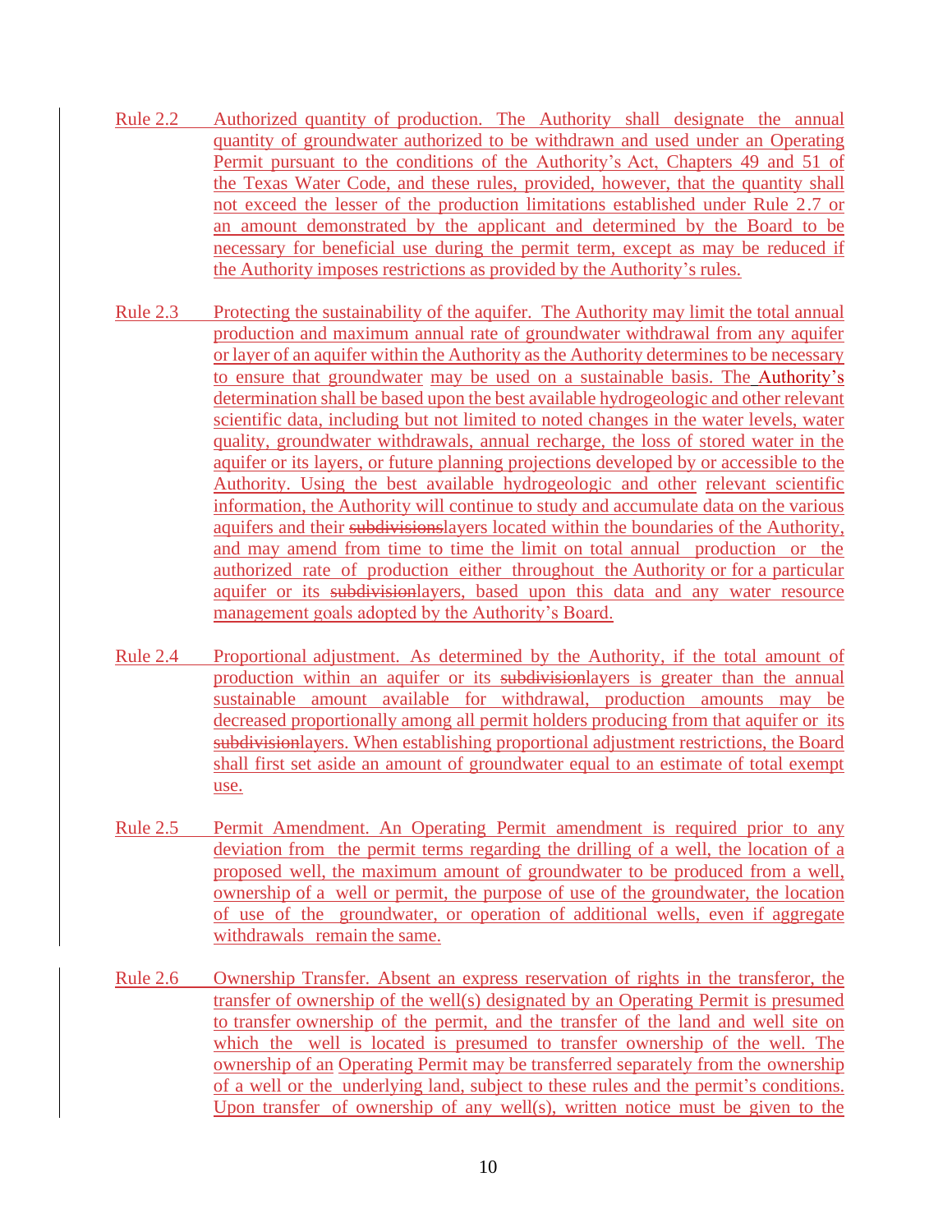Authority by the transferor or transferee as soon as practicable, but not longer than forty-five (45) days, and a permit amendment shall be applied for, if applicable.

- <span id="page-10-0"></span>Rule 2.7 Production Limitations. Subject to the Authority's Act, Chapters 49 and 51 of the Texas Water Code, and these rules, the Authority shall not designate an annual quantity of groundwater authorized to be withdrawn and used under an Operating Permit which exceeds in any calendar year two (2) acre-feet per acre of land contiguous to the well site and owned or leased for the right to produce groundwater by the applicant as designated in the permit application.
- <span id="page-10-1"></span>Rule 2.8 Coordination and Compliance with Northern Trinity Groundwater Conservation District ("NTGCD") Rules. The Authority and the NTGCD coordinate the oversight and regulation of nonexempt water wells located within the Authority's jurisdiction. The General Manager shall forward a copy of all Operating Permits issued by the Authority and the well registrations incorporated in such Operating Permits to the NTGCD. Operating Permit holders shall comply with both the Authority's rules and certain applicable rules of the NTGCD, including NTGCD rules regarding well registration, semi-annual groundwater production reporting, and payment of water use fees. Failure to comply with applicable NTGCD rules may result in an enforcement action against the permit holder by the NTGCD.

Owners of wells that are exempt from the requirement to obtain an Operating Permit under the Authority Rule 3.1 are only required to obtain an approved well registration from the Authority. Such exempt wells are not required to apply for a well registration or permit from the NTGCD or to report groundwater production or pay water use fees to NTGCD.

<span id="page-10-2"></span>Rule 2.9 Wells Exempt from Water Use Fees.

Wells that are exempt from the requirement to obtain an Operating Permit under Rule 3.1 are also exempt from the metering, groundwater production reporting, and water use fee payment requirements of NTGCD.

#### <span id="page-10-3"></span>**RULE 3 – PERMIT EXEMPTIONS**

- <span id="page-10-4"></span>Rule 3.1 Exemptions from Permitting.
- (a) The Operating Permit requirements in these rules do not apply to:
	- (1) any new or existing well used solely for domestic use, or for providing water for livestock or poultry, or for agricultural irrigation;  $\Theta$
	- $(1)(2)$  Aany new or existing well or new well that is not a public water supply well and:
		- (A) does not have the capacity, as equipped, to produce more than 17.36 gallons per minute, except as provided by Subsection (b) of this rule; and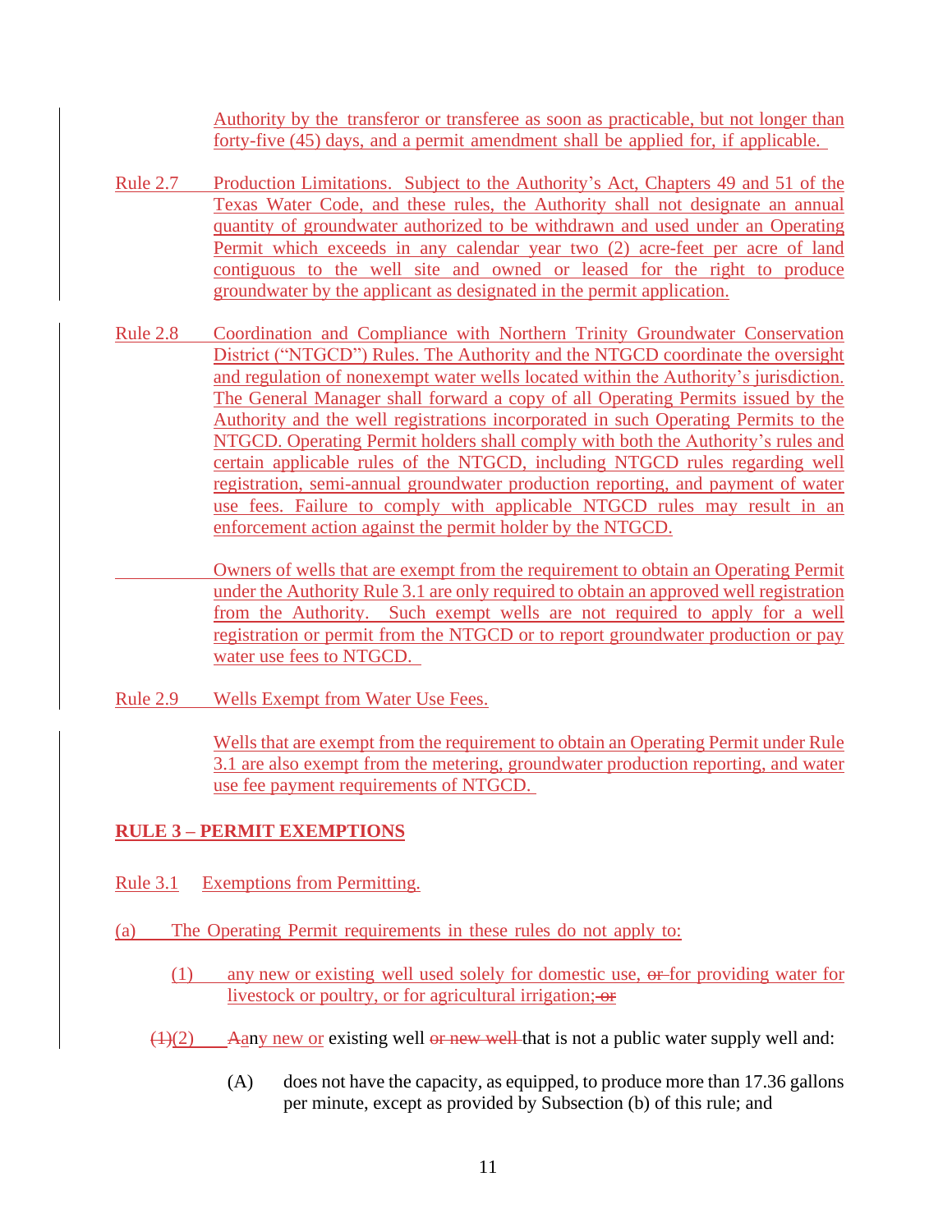- (B) is used in whole or in part for any purpose of use other than solely for domestic use, for providing water for livestock, or poultry-use, or for agricultural irrigation; or
- (3) monitoring, leachate, or dewatering wells.
- For the purposes of this rule, the term "domestic use" means the use of groundwater by an individual or a household to support domestic activity. Such use may include water for drinking, washing, or culinary purposes; for irrigation of lawns, or of a family garden and/or orchard; and for watering of domestic animals. The term "domestic use" does not include water used to support activities for which consideration is given or received or for which the product of the activity is sold. Further, "domestic use" does not include use by or for a public water system.
- The term "providing water for livestock or poultry," as that term is used in this rule, means the use of groundwater by an individual or household for the open-range watering of livestock, exotic livestock, game animals, or fur-bearing animals.
- (b) For purposes of determining whether the exemption set forth under Subsection (a)(2) of this rule applies, the capacity of a well that is part of a well system shall be determined by taking the sum of the capacities of each of the individual wells, as equipped, in the system. If the total sum of the capacities is greater than 17.36 gallons per minute, the well system and the individual wells that are part of it are not exempt under Subsection (a)(2) of this rule from the requirement to obtain an Operating Permit.
- <span id="page-11-0"></span>Rule 3.2 Registration Required for Exempt Wells. A registration form must be submitted to the Authority for each new and existing exempt well in accordance with Rule 11.
- <span id="page-11-1"></span>Rule 3.3 Well Spacing Requirements for Exempt Wells. A well that qualifies for an exemption from permitting under Rule 3.1 shall still comply with the all applicable well spacing and minimum tract size requirements under Rule 4.

## <span id="page-11-2"></span>**RULE 4 – WELL SPACING AND MINIMUM TRACT SIZE REQUIREMENTS**

- <span id="page-11-3"></span>Rule 4.14.6 Spacing, location, and completion of new wells.
- (a) All new wells, exempt or nonexempt, must comply  $at a minimum$  with the spacing, location, and completion requirements set forth under the Texas Water Well Drillers and Pump Installers Administrative Rules, Title 16, Part 4, Chapter 76, Texas Administrative Code, except that wells shall not be located within  $100$ -fifty (50one hundred) feet from a property line. Water well drillers shall indicate the method of completion performed on the Well Report (Texas Department of Licensing and Regulation Form #001 WWD, Section 10, Surface Completion).
- (b) Additionally, all new wells, exempt or nonexempt, and all existing wells that are substantially altered must-shall comply with the well spacing and minimum tract size requirements in the following table. The well spacing and minimum tract size rules do not apply to replacement wells.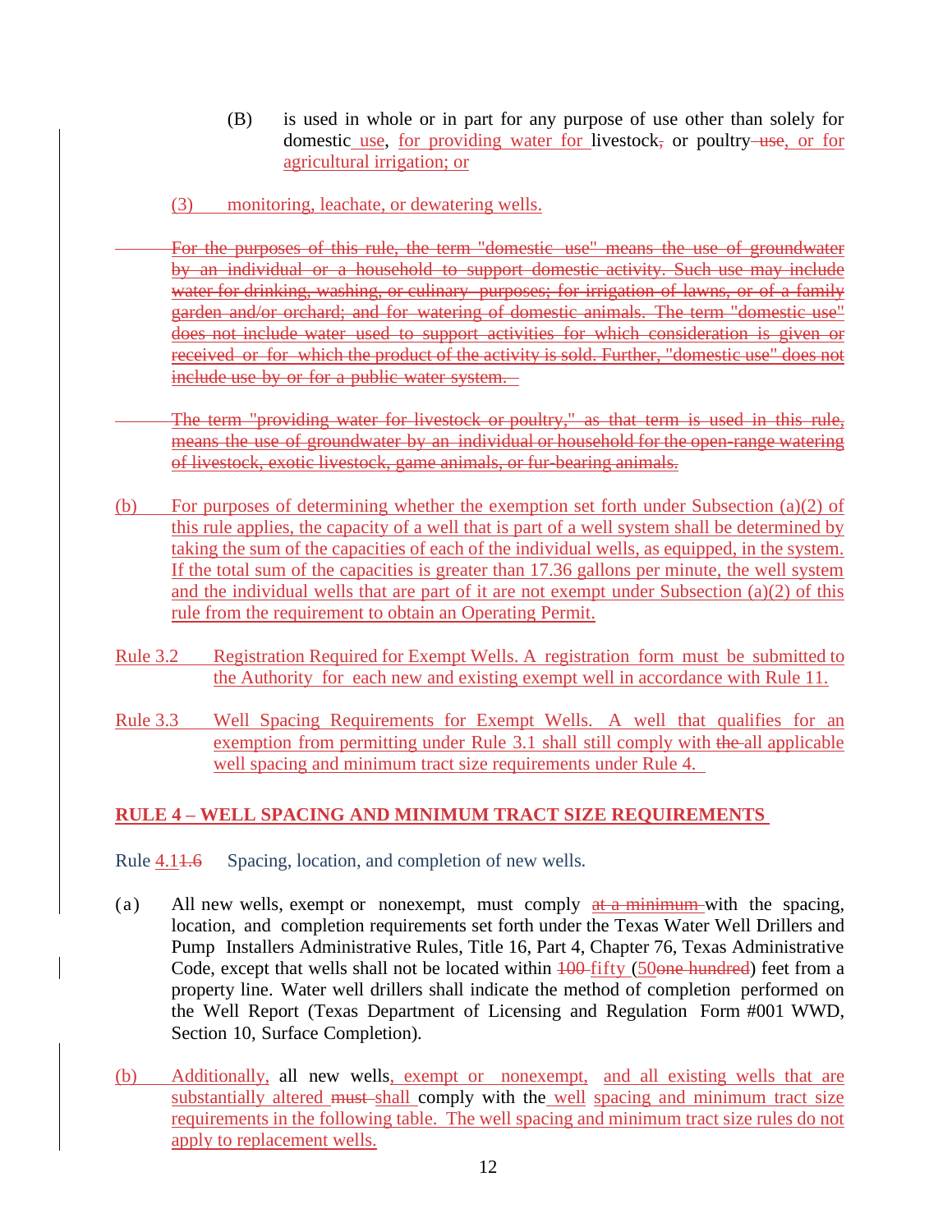| <b>Maximum Allowed</b><br><b>Well Production</b>                                                               | <b>Minimum</b><br><b>Tract Size</b>                                                 | <b>Spacing from Other</b><br><b>Well Sites</b>                                                                                                                                                                     | <b>Spacing from</b><br><b>Property Line</b>                                                                                                                                |
|----------------------------------------------------------------------------------------------------------------|-------------------------------------------------------------------------------------|--------------------------------------------------------------------------------------------------------------------------------------------------------------------------------------------------------------------|----------------------------------------------------------------------------------------------------------------------------------------------------------------------------|
| The maximum amount of groundwater<br>the well can actually produce as<br>equipped in gallons per minute (gpm). | The minimum tract size<br>that may be considered an<br>appropriate site for a well. | The minimum distance, in feet, that<br>a new well or proposed well site<br>may be located from an existing<br>registered or permitted well, or<br>approved well site completed in<br>the same layer of an aquifer. | The minimum distance, in feet,<br>that a new well or proposed well<br>site may be located from all<br>property lines of the tract of land<br>on which it is to be located. |
| $\leq 10$ gpm                                                                                                  |                                                                                     | 100 ft.                                                                                                                                                                                                            | 50 ft.                                                                                                                                                                     |
| $11 - 20$ gpm                                                                                                  |                                                                                     | 200 ft.                                                                                                                                                                                                            | 100 ft.                                                                                                                                                                    |
| $-40$ gpm                                                                                                      |                                                                                     | 600 ft.                                                                                                                                                                                                            | 200 ft.                                                                                                                                                                    |
| $-60$ gpm<br>41                                                                                                | <b>Minimum Tract</b>                                                                | 1,000 ft.                                                                                                                                                                                                          | 400 ft.                                                                                                                                                                    |
| $-80$ gpm<br>61                                                                                                | $Size = 2$ Acres                                                                    | 1,400 ft                                                                                                                                                                                                           | 600 ft.                                                                                                                                                                    |
| $80 - 100$ gpm                                                                                                 |                                                                                     | 1,800 ft.                                                                                                                                                                                                          | 800 ft.                                                                                                                                                                    |
| $>100$ gpm                                                                                                     |                                                                                     | 2,400 ft.                                                                                                                                                                                                          | 1,000 ft.                                                                                                                                                                  |

- <span id="page-12-0"></span>Rule 4.2 Spacing from Other Wells. With regard to minimum spacing requirements from other wells, the requirements of this rule shall apply only to other registered or permitted wells or well sites previously approved by the Authority or otherwise known to exist by the Authority at the time it acts on an application that are drilled and completed in the same layer of an aquifer as the proposed well, including without limitation other wells or well sites owned by the person applying for the new well. The presumption in any application related to compliance with this rule shall be that the proposed well and the existing well are drilled and completed in the same layer of the aquifer, and the burden of proof is on the applicant to prove otherwise.
- <span id="page-12-1"></span>Rule 4.3 Spacing of existing Existing wellsWells. Wells drilled in existence prior to the effective date of these rulesMarch 15, 2006, and not later substantially altered are not subject to the spacing requirements of this these rules except that these existing wells shall have been drilled in accordance with state law and state agency rules in effect, if any, on the date such drilling commenced. A well drilled between March 15, 2006, and **Exercía in the effective date**) and not later substantially altered shall comply with the well spacing requirements of the Authority in effect on the date of drilling.

## <span id="page-12-2"></span>Rule 4.4 Minimum Tract Size Requirements.

(a) All wells drilled, completed, or substantially altered in any aquifer or layer of an aquifer in the Authority's boundaries after  $($ ,  $)$ , the effective date of these rules, shall be located on a minimum tract size of two (2) acres. However, for a single domestic well serving two (2) or more residential households, the required minimum tract size for the well is calculated by multiplying two (2) acres by the number of households served by the well.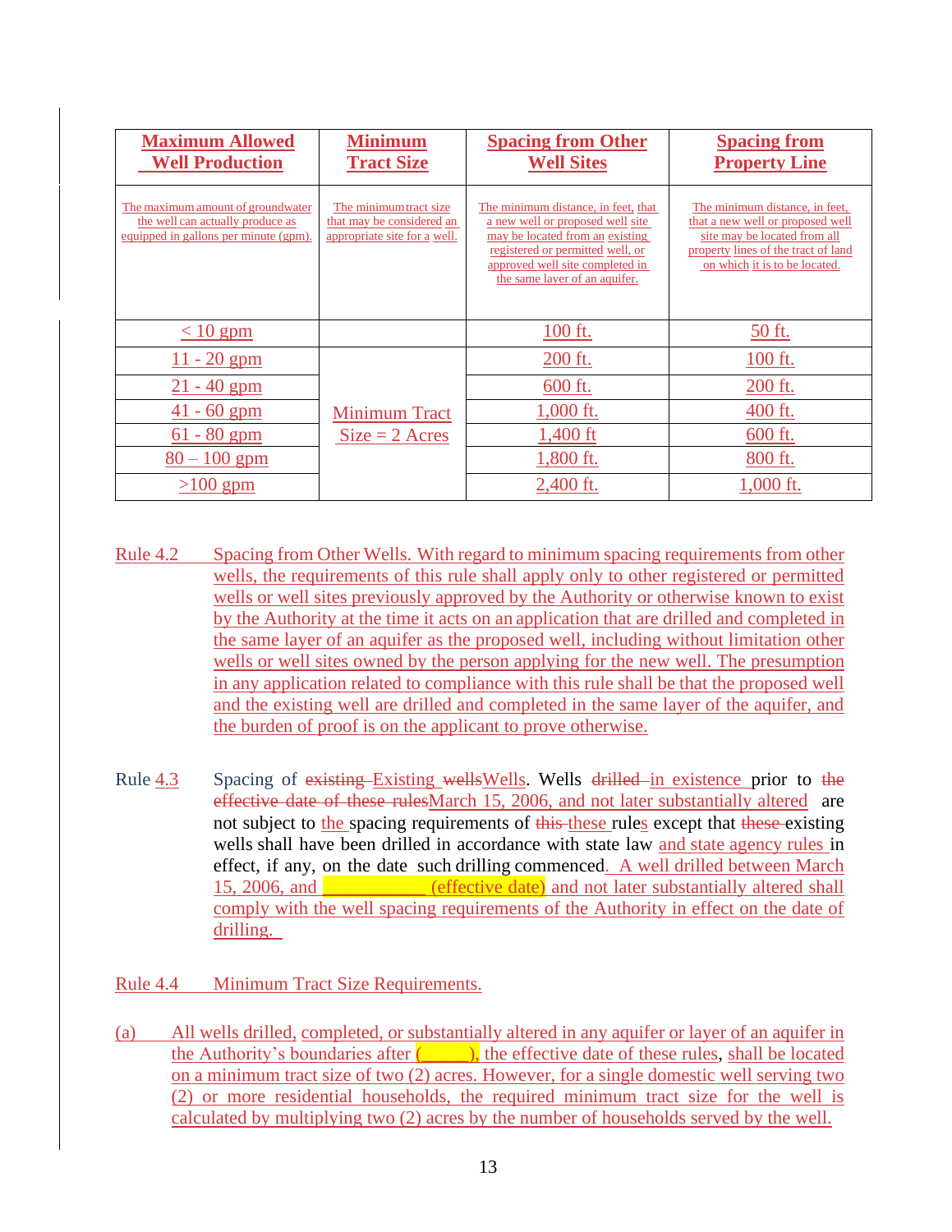- (b) There shall be no more than one (1) well, regardless of type, per two (2) acres, unless an exception has been granted by the Authority pursuant to Rule 5.2, in which case there shall be no more than one (1) well per number of acres of tract size approved pursuant to the exception.
- (c) Subsection (a) of this rule shall not apply to:
	- (1) a well drilled prior to  $($  and not substantially altered after that date; or
	- (2) a well for which an exception is granted under Rule 5.2.

## <span id="page-13-1"></span><span id="page-13-0"></span>**RULE 5 – EXCEPTIONS TO SPACING AND MINIMUM TRACT SIZE REQUIREMENTS**

- <span id="page-13-2"></span>Rule 5.1 Exceptions to Spacing Requirements.
- (a) An applicant for a proposed well that does not meet the requirements of Rule 4 shall be informed of the deficiency by the General Manager. The Board or General Manager may grant exceptions to the well spacing requirements under Rule 4 only after consideration of an application filed pursuant to this rule on a form approved by the Authority. All persons are required to schedule a pre-application meeting with the General Manager or Authority staff prior to submitting a spacing requirement exception application under this subsection to review project options that may be available to the person.
- (b) An application for an exception filed pursuant to this rule must be sworn to or affirmed by the applicant, who shall swear or affirm that the facts contained in the application are true and correct to the best of the person's knowledge.
- (c) An application for an exception to the spacing or tract size requirements under Rule 4 shall not be approved by the Authority unless the applicant demonstrates that there is no water available to the property from another source in accordance with Subsection (g) of this rule.
- (d) An application for an exception to the spacing or tract size requirements under Rule 4 for a proposed new well that is exempt from the requirement to obtain an Operating Permit and will be used solely for domestic, livestock, or poultry watering purposes may be approved by the General Manager if (1) there is no adequate space available for a well on the property that complies with the required minimum spacing distance from other wells and from any property lines, and (2) the tract of land where the well will be located was platted or otherwise lawfully conveyed in its current configuration prior to  $($ , the effective date of these rules, and was not further subdivided into smaller tracts after that date. Alternatively, the General Manager may set the application for consideration by the Board.
- (e) All applications for an exception to the spacing or tract size requirements under Rule 4 that are not described by Subsection (d) of this rule must be approved by the Board.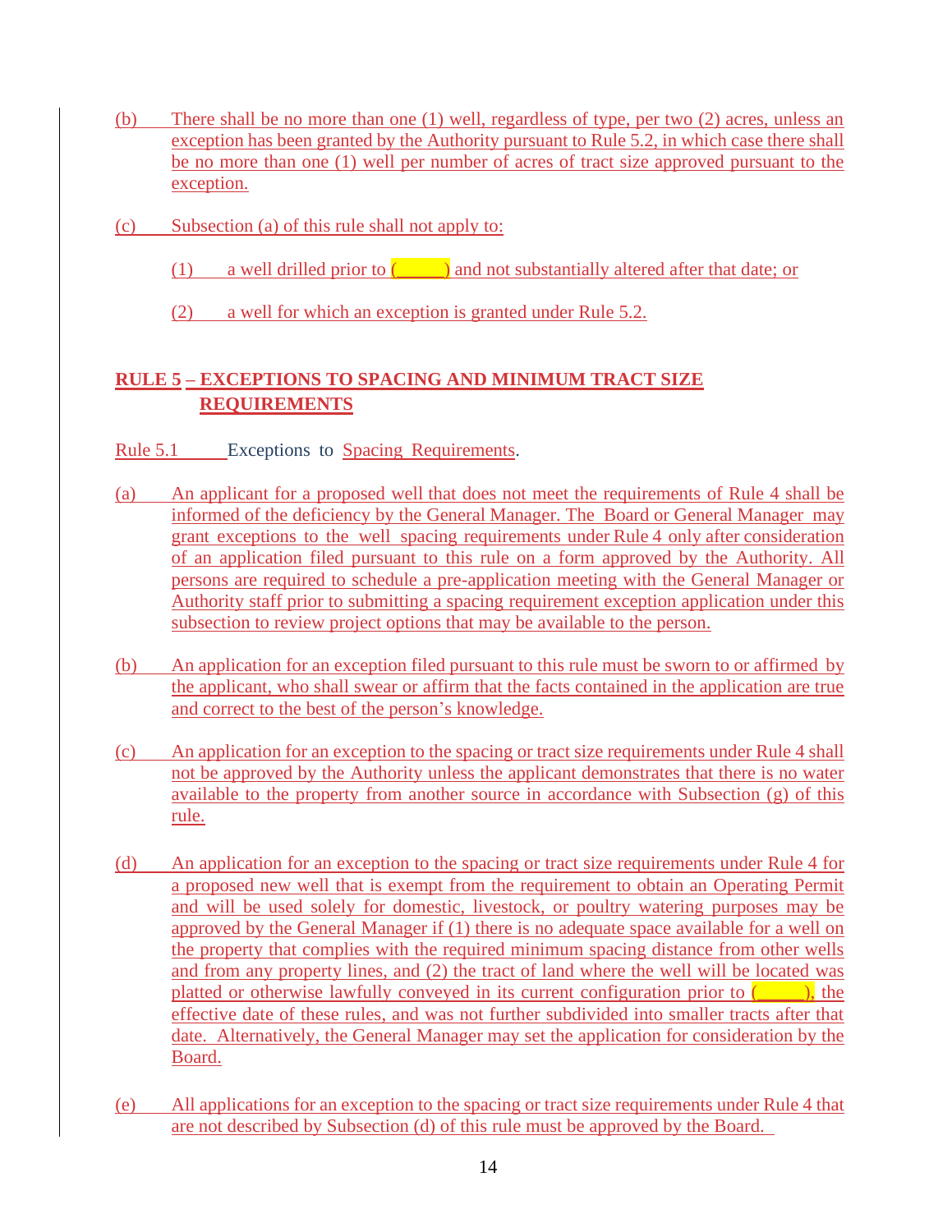- (f) An exception application under Subsection (e) may be granted considered by the Board only after written notice has been given by the applicant by mailing notice by certified mail, return receipt requested, to all owners of property and of then-existing registered,  $\theta$  permitted, or otherwise known wells located within  $a \frac{1}{2}$  mile radius the minimum spacing distances set forth in Rule 4 from the location of the proposed well site, and after a public hearing at which all interested parties may appear and be heard. Such For nonexempt wells, the hearing shall be held in conjunction with the hearing on the application for an Operating Permit as provided in Rule 8, and the notice required under this rule shall be provided in addition to the notice of hearing on the permit application. Provided, however, if all such owners execute a waiver in writing, stating that they do not object to the granting of the exception, the Board may proceed, upon notice to the applicant only and without hearing, and take action to grant or deny the application in full or in part. The applicant shall provide notice under this r<sub>Rule</sub> in a form and content as directed by the General Manager and shall mail the notice no less than thirty (30) days prior to the scheduled date of the public hearing given to the applicant by the General Manager. Proof of the mailed notice shall be given to the General Manager by the applicant no less than ten  $(10)$  days prior to the date of the public hearing.
- (i) If the applicant for an exception to well spacing requirements presents waivers signed by all owners of property and of then-existing registered or permitted wells located within the minimum spacing distances from property lines from the location of the proposed well site stating that they have no objection to the proposed location of the well site, the Board, upon the General Manager's recommendation, may waive the spacing requirements for which waiver is sought by the applicant.
- (c) An applicant may seek an exception to the spacing requirements on the grounds that the well or wells proposed in the application will produce groundwater from an aquifer or subdivision thereof other than the aquifer or subdivision thereof from which the then existing permitted or registered wells that are closer than the minimum distances are producing.
- (g) The Board may grant or deny an application filed pursuant to this rule on any reasonable grounds based on information contained in the application or properly and timely presented to the Board for its consideration at the public hearing, including without limitation anticipated impacts to other landowners, any registered well, previously approved well site, or unregistered well of which the Board is aware prior to granting or denying the application, and if:
	- (1) there is no water from a public water system or other economically feasible alternative water source available to the applicant; and
	- (2) drilling the well would not be in conflict with an approved plat or other authorizations from the platting authority that are applicable to the tract.

The Board will not approve an application for an exception to spacing requirements from the applicant's own wells or well sites that is sought in order to circumvent, or has the effect of circumventing, the well spacing requirements for a single larger capacity well on the applicant's property.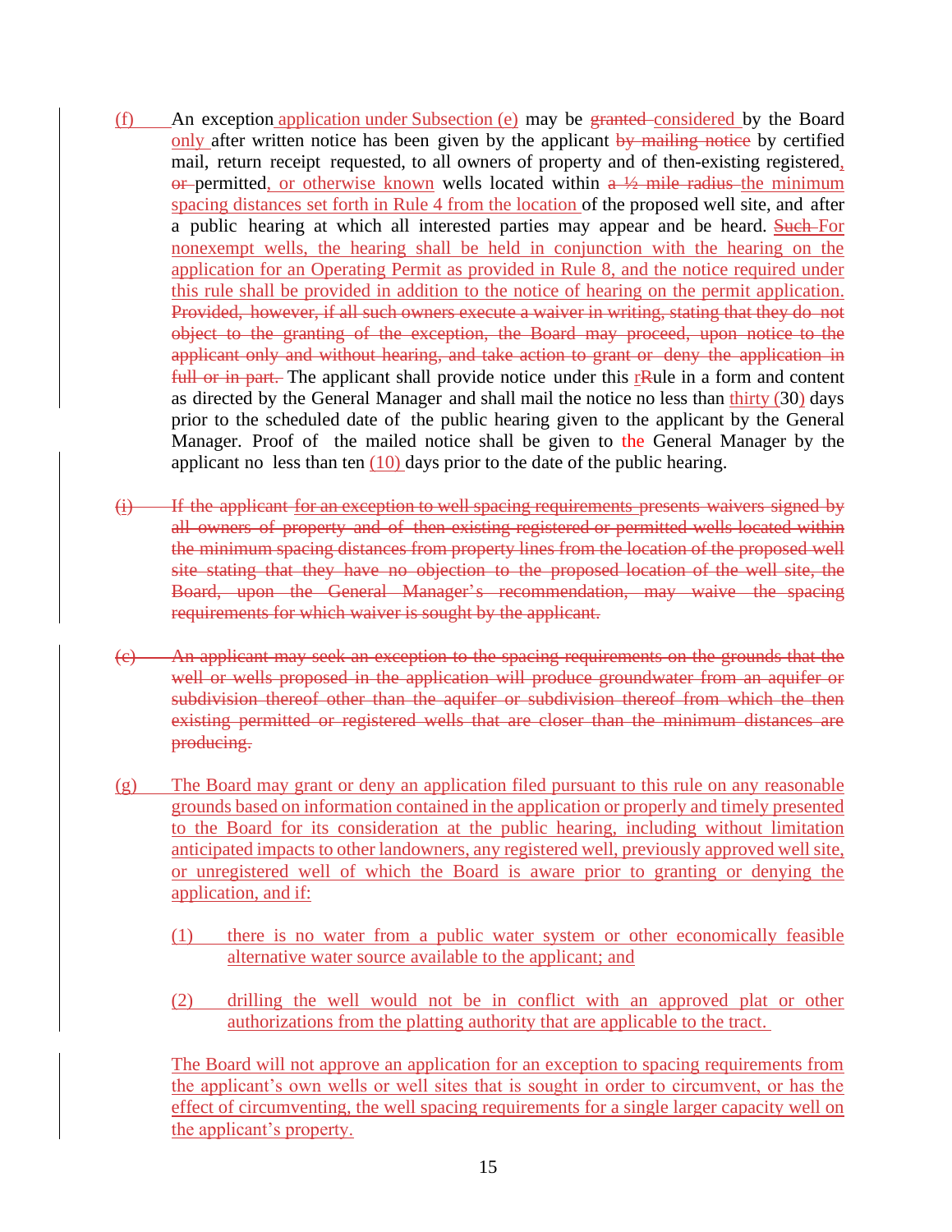- (h) At any time before taking final action on an application for an exception under this rule, the Board may require an applicant to perform site-specific testing which may include drilling a test well and/or monitoring well completed and screened at a depth determined by the Board as appropriate for determining impacts to other wells, or by other hydrogeologic testing and analysis in accordance with Rule 6.3(8) and (9). The Authority has the right to notice and the opportunity to be present when the well test is being conducted.
- (i) If the Board or General Manager grants an exception to the spacing requirements, the General Manager shall inform the applicant in writing by utilizing a method described in Rule 10.1.
- (j) The burden of proof in any proceeding related to an application for an exception to a spacing requirement shall be on the applicant. An existing well for which the Authority does not have data or information on the layer of the aquifer in which the well is completed will be presumed to be completed in the same layer as the proposed well. The Board may impose additional restrictions or special conditions on the exact location, construction, completion, operation, or production of a well to be drilled pursuant to an exception that it grants.
- (k) A hearing will be held on wells that are exempt from Operating Permit requirements only when an exception to well spacing or minimum tract size requirements is sought, except for applications approved by the General Manager.
- <span id="page-15-0"></span>Rule 5.2. Exceptions to minimum tract size requirements.
- (a) The Board or General Manager may grant exceptions to the minimum tract size requirements of Rule 4 only after consideration of an exception application submitted on a form provided by the Authority. All persons shall schedule a pre-application meeting with the General Manager or Authority staff prior to submitting a minimum tract size requirements exception application to review project options that may be available to the person.
- (b) An application for an exception filed pursuant to this rule must be sworn to or affirmed by the applicant, who shall swear or affirm that the facts contained in the application are true and correct to the best of the person's knowledge.
- (c) An applicant may seek an exception to the minimum tract size requirements of the Authority only if the applicant is able to present evidence that:
	- (1) a well is proposed to be located on a tract of land that was platted, meets an exception to platting, or was otherwise lawfully conveyed prior to  $($ , the effective date of these rules, as a tract that is too small to comply with the minimum tract size set forth under Rule 4 and was not further subdivided into smaller tracts after that date; and
	- (2) no water from a public water system other economically feasible alternative water source is available to the applicant.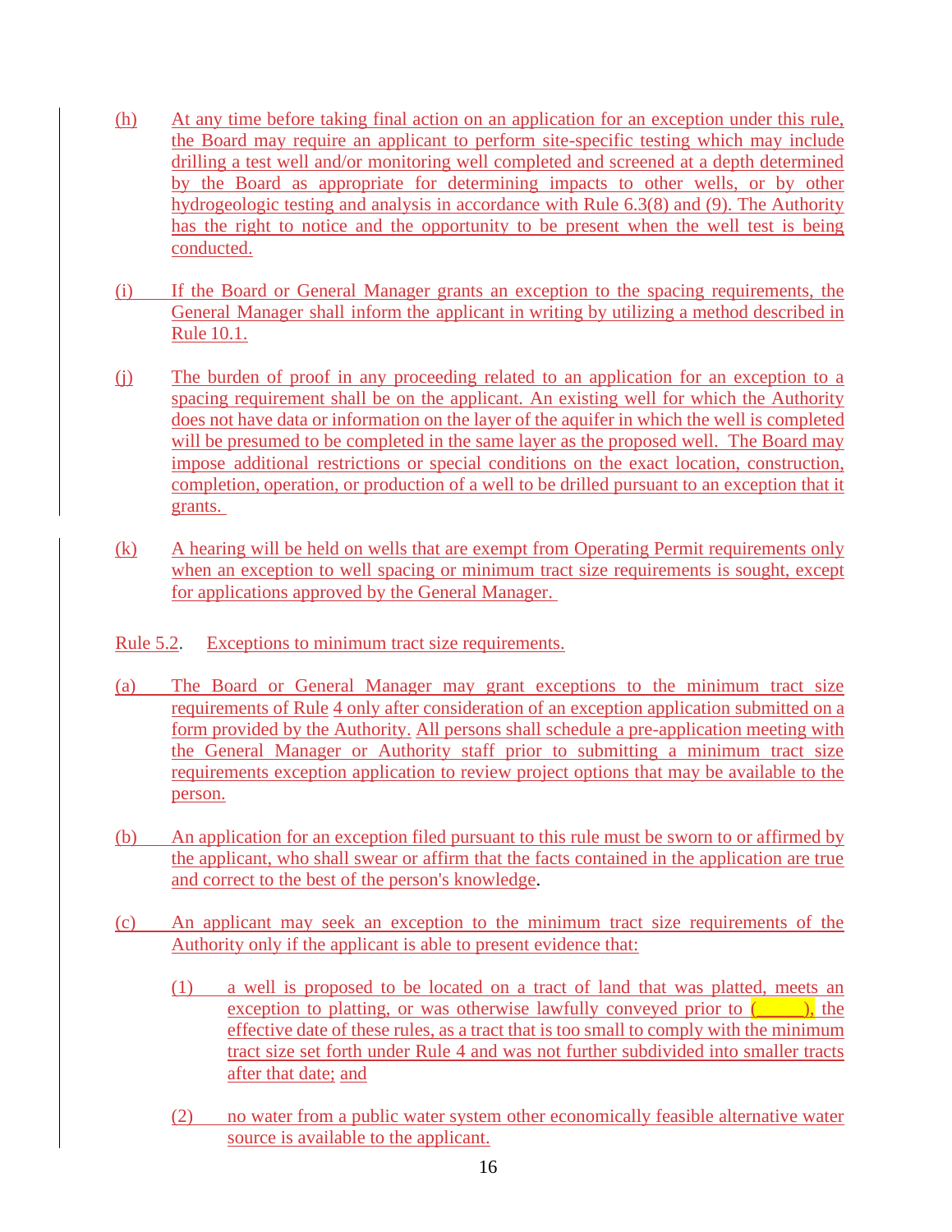- (d) Applications for an exception under this rule for a well that is exempt from the requirement to obtain an Operating Permit and will be used solely for domestic, livestock, or poultry watering use may be approved or denied by the General Manager or, in the discretion of the General Manager, set for consideration by the Board at a Board meeting or hearing called for that purpose.
- (e) Applications for an exception under this rule for any well other than a well described by Subsection (d) of this rule, shall be presented to the Board for consideration at a regularly scheduled Board meeting or hearing. If the proposed well requires an Operating Permit, the hearing on the application for an exception under this rule will be held in conjunction with the hearing on the application for an Operating Permit.
- (f) If the Board or General Manager grants an exception to the minimum tract size requirements, the General Manager shall inform the applicant in writing by utilizing a method described in Rule 10.1.
- (g) The burden of proof in any proceeding related to an application for an exception to a minimum tract size requirement shall be on the applicant. The Board may impose additional restrictions or special conditions on the exact location, construction, completion, operation, or production of a well to be drilled pursuant to an exception that it grants.

## **RULE 2 OPERATING PERMITS**

- Rule 2.1 Permit mandatory. The owner of a nonexempt water well, existing on the effective date of these rules or new, or any other person with lawful authority to operate the well, must obtain an Operating Permit from the Authority prior to operating the well and withdrawing and placing groundwater from the well to beneficial use. However, the owner of an existing well that has produced groundwater for a beneficial use prior to the effective date of these rules who files a completed permit application with the Authority within 90 days of the effective date of these rules may continue to operate the well without a permit until the Board takes final action on the permit application. The Authority and its wells are exempt from the requirements of Rule 2 and its subparts.
- Rule 2.2 Term. Unless specified otherwise by the Board or these rules, the initial Operating Permit is effective until December 31 of the next calendar year following the year in which the initial Operating Permit is issued. If renewed, such a permit shall thereafter be effective for a five-year term from the initial expiration date unless specified otherwise by the Board; provided, however, that an Operating Permit holder shall apply for an amendment at any time it desires to increase the quantity of water available for withdrawal and beneficial use specified in the permit.
- Rule 2.3 Authorized quantity of production. The Authority shall designate the annual quantity of groundwater authorized to be withdrawn and used under an Operating Permit pursuant to the conditions of the Authority's Act, Chapters 49 and 51 of the Texas Water Code, and these rules, provided, however, that the quantity shall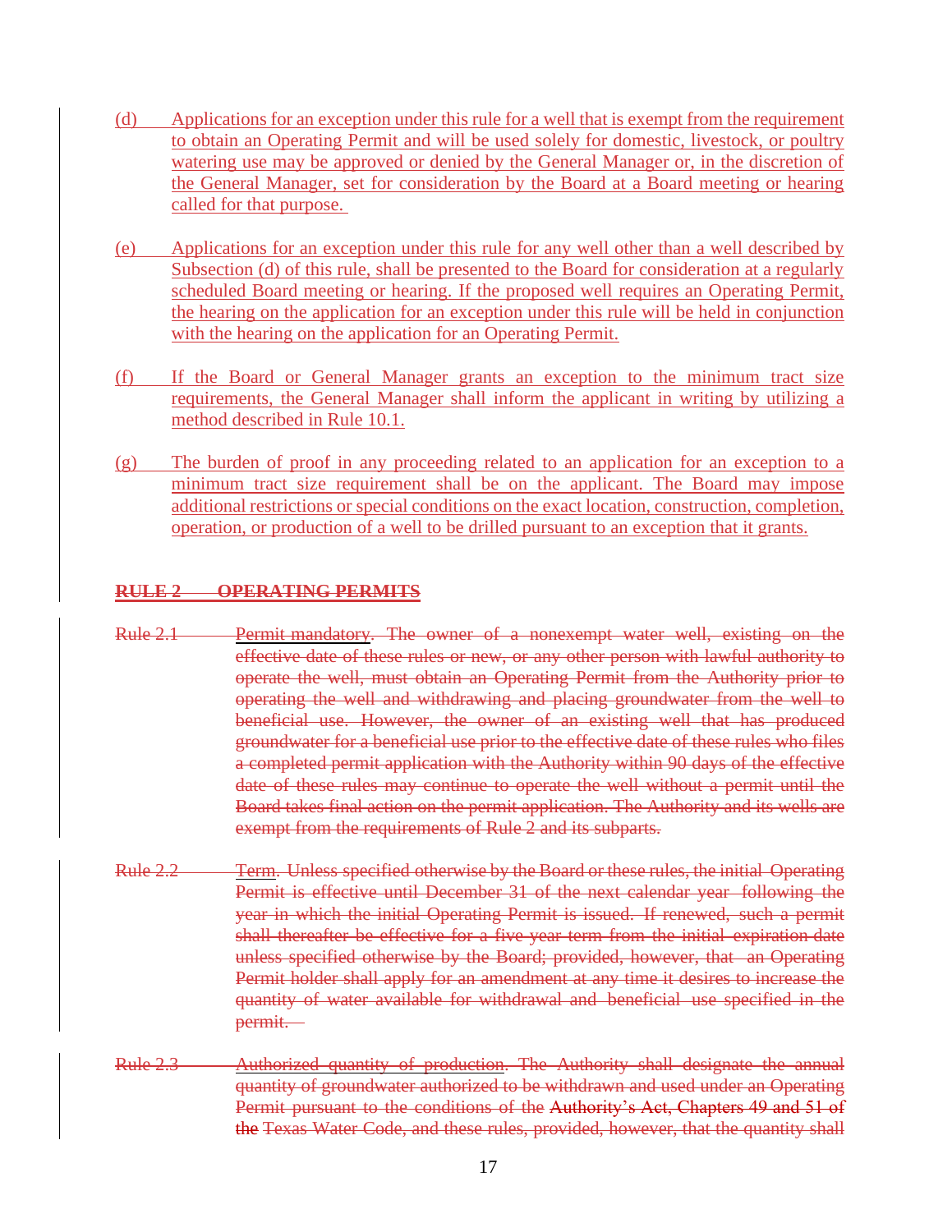not exceed the lesser of the production limitations established under Rule 2.9 or an amount demonstrated by the applicant and determined by the Board to be necessary for beneficial use during the permit term, except as may be reduced if the Authority imposes restrictions as provided by the Authority's rules.

- Rule 2.4 Protecting the sustainability of the Aquifer. The Authority may limit the total annual production and maximum annual rate of groundwater withdrawal from any aquifer within the Authority as the Authority determines to be necessary to ensure that groundwater may be used on a sustainable basis. The Authority' s determination shall be based upon the best available hydrogeologic, geographic, and other relevant scientific data, including but not limited to noted changes in the water levels, water quality, groundwater withdrawals, annual recharge, the loss of stored water in the aquifer, or future planning projections developed by or accessible to the Authority. Using the best available hydrogeologic, geographic, and other relevant scientific information, the Authority will continue to study and accumulate data on the various aquifers and their subdivisions located within the boundaries of the Authority, and may amend from time to time the limit on total annual production or the authorized rate of production either throughout the Authority or for a particular aquifer or its subdivision, based upon this data and any water resource management goals adopted by the Authority's Board.
- Rule 2.5 Proportional adjustment. As determined by the Authority, if the total amount of production within an aquifer or its subdivision is greater than the annual sustainable amount available for withdrawal, production amounts may be decreased proportionally among all permit holders producing from that aquifer or its subdivision. When establishing proportional adjustment restrictions, the Board shall first set aside an amount of groundwater equal to an estimate of total exempt use.
- Rule 2.6 Permit conditions. The permit holder, by accepting the permit, agrees to abide by any and all groundwater withdrawal regulations established by the Authority that are currently in place, as well as any and all regulations established by the Authority in the future. Acceptance of the permit by the person to whom it is issued constitutes acknowledgment of and agreement to comply with all of the terms, provisions, conditions, limitations, and restrictions of the permit and the rules of the Authority. In addition to any special provisions or other requirements incorporated into the permit, each permit is subject to the following standard permit provisions:
	- (a) The permit terms may be modified or amended pursuant to the provisions of the Authority's rules or to comply with statutory requirements.
	- (b) The operation of the well for the authorized withdrawal must be conducted in a non-wasteful manner.
	- (c) The well site must be accessible to the Authority s representatives for inspection, and the permit holder agrees to cooperate fully in any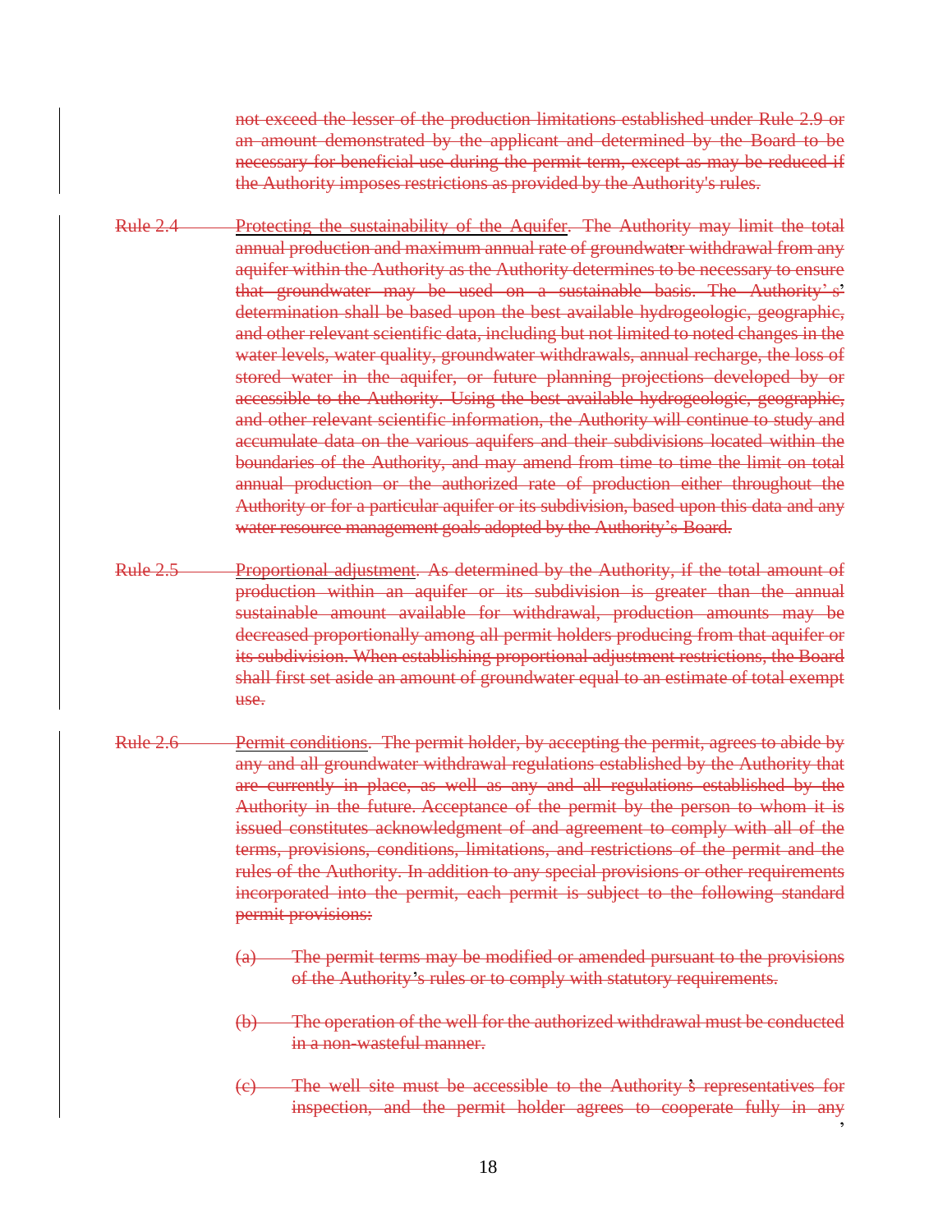reasonable inspection of the well and well site by the Authority's representatives.

- (d) The application pursuant to which this permit has been issued is incorporated in the permit, and the permit is granted on the basis of, and contingent upon, the accuracy of the information supplied in that application. A finding that false information has been supplied is grounds for immediate revocation of the permit.
- (e) Violation of a permits terms, conditions, requirements, or special provisions is punishable by civil or criminal penalties as provided by the Authority's rules and may subject the permit to cancellation by the Authority's Board.
- (f) A permit issued by the Authority does not vest the permit holder with any rights regarding the level of quality or quantity of the groundwater subject to the jurisdiction of the Authority, nor does the Authority make any representations regarding the physical quantity or quality of groundwater that a well may encounter.
- Rule 2.7 Permit Amendment. A permit amendment is required prior to any deviation from the permit terms regarding the drilling of a well, the location of a proposed well, the maximum amount of groundwater to be produced from a well, ownership of a well or permit, the purpose of use of the groundwater, the location of use of the groundwater, or operation of additional wells, even if aggregate withdrawals remain the same.
- Rule 2.8 Ownership Transfer. Absent an express reservation of rights in the transferor, the transfer of ownership of the well(s) designated by a permit is presumed to transfer ownership of the permit, and the transfer of the land and well site on which the well is located is presumed to transfer ownership of the well. The ownership of a permit may be transferred separately from the ownership of a well or the underlying land, subject to these rules and the permit's conditions. Upon transfer of ownership of any well(s), written notice must be given to the Authority by the transferor or transferee as soon as practicable, but not longer than 45 days, and a permit amendment shall be applied for, if applicable. Within 45 days following the transfer of ownership of any well(s), the transferee shall file an affidavit in the real property records of Tarrant County, Texas. Such affidavit shall be executed by the transferee, and shall state that all notices required to be given under this Rule have been timely mailed or delivered by the transferee. The transferee shall attach to the affidavit (a) a copy of the Operating Permit, and (b) a copy of all notices given as required by this Rule.
- Rule 2.9 Production Limitations. Subject to the Authority's Act, Chapters 49 and 51 of the Texas Water Code, and these rules, the Authority shall not designate an annual quantity of groundwater authorized to be withdrawn and used under an Operating Permit which exceeds in any calendar year 2 (two) acre feet per acre of land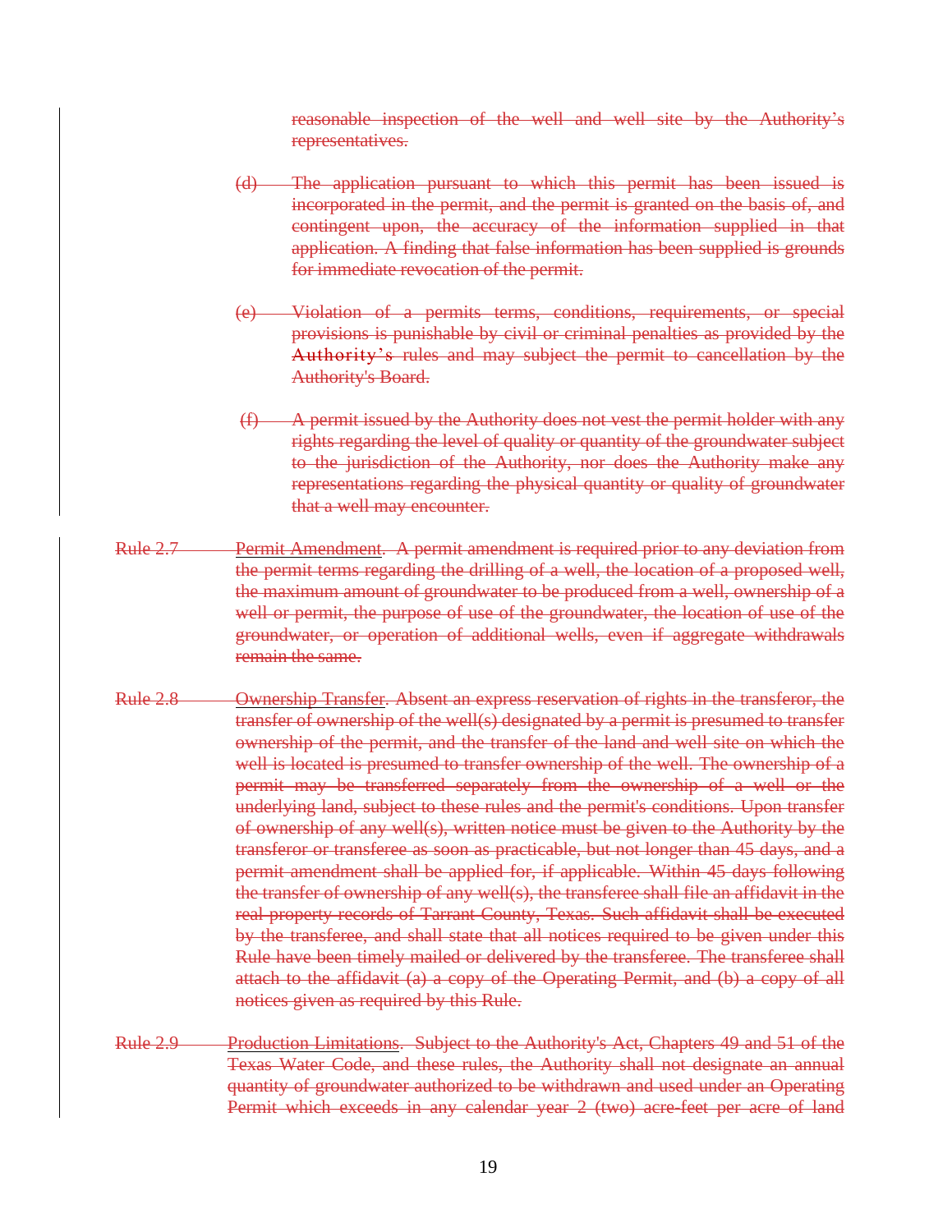contiguous to the well site and owned or leased for the right to produce groundwater by the applicant as designated in the permit application.

## <span id="page-19-0"></span>**RULE 63 APPLICATIONS FOR DRILLING PERMITS, OPERATING PERMITS, AND PERMITAMENDMENTS**

- <span id="page-19-1"></span>Rule 63.1 Requirements for Operating Ppermit Applications. To secure an Drilling Permit, Operating Permit or <del>, and</del> permit amendment, an application must be filed, and applicable fees must be paid, if any $\frac{1}{x}$  and notice must be issued as provided for in these rules. Application forms will be provided by the Authority and furnished to the applicant upon request. All permit applications submitted to the Authority regarding nonexempt wells which were in existence, completed, and that had produced groundwater for a beneficial use prior to the effective date of these rules March 15, 2006, will not be subject to any fee requirement the Board may establish for processing permit applications or renewals.
- <span id="page-19-2"></span>Rule 63.2 Aggregation of withdrawal among multiple wells in a consolidated permit application. One application may be filed for an Drilling Permit or Operating Permit, or for renewal thereof, for which the applicant seeks authority to put to beneficial use a quantity of groundwater aggregated among two or more wells that may be withdrawn from any one or more of these wells where all wells included in the application are tied to the same distribution system will be part of the same well system. However, a separate well registration application must be submitted for each well in the system.
- <span id="page-19-3"></span>Rule 63.3 Components of permit application. All applications for a permit shall be in writing and sworn to—that the facts contained in the application are true and correct to the best of the applicant's knowledge—and shall include the following:
	- (1) the name and mailing address of the applicant and the owner of the land on which the well will be located:
	- (2) if the applicant is other than the owner of the land constituting the well site for the proposed or existing well, documentation establishing the applicable authority to drill or operate a well for the proposed use, as applicable;
	- (3) the location of each well, and the estimated rate at which water will be withdrawn, and the layer of the aquifer in which the well will be completed;
	- (4) a declaration that the applicant will comply with the Authority's rules and all groundwater use permits issued to the applicant and all plans promulgated pursuant to the Authority's rules;
	- (5) a location map of all then-existing wells, including then-existing wells of the Authority, within  $a \frac{1}{4}$  mile radius of the proposed well or the existing well to be modified or otherwise permitted the applicable minimum spacing distance from other wells set forth under Rule 4;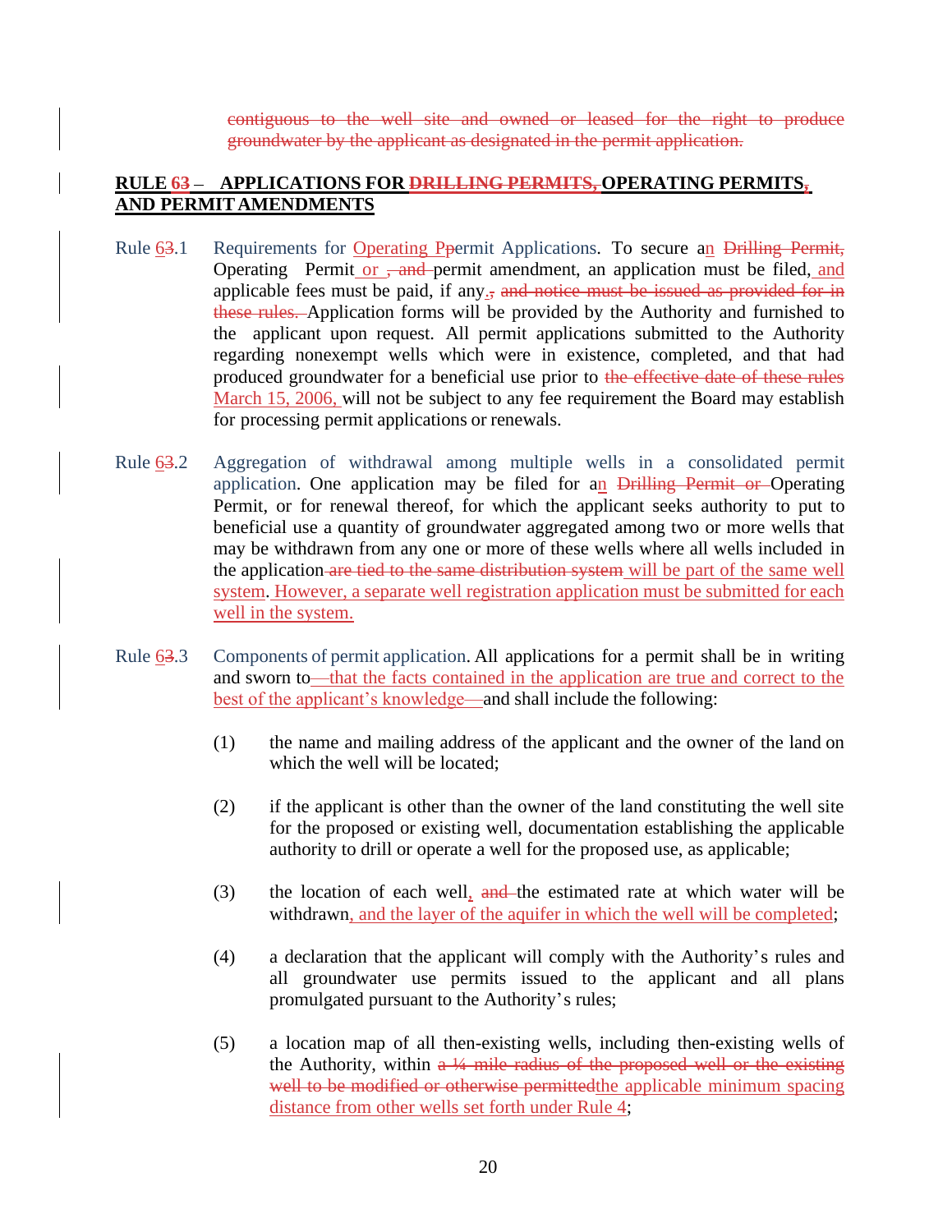- (6) a map or other documentation from the tax appraisal district or other county office indicating the location of the proposed well or the existing well to be modified or otherwise permitted, the subject property, and adjacent all property owners' physical addresses and mailing addresses that have land located in whole or in part within the applicable minimum spacing distance from property lines set forth under Rule 4;
- (7) a statement of the nature and purpose of the proposed use and the amount of water to be used for each purpose; and
- (8) a hydrogeological report shall be attached to Operating Permit applications meeting the following conditions:
- $\overline{(A)}$  requests to operate a nonexempt well with an annual maximum permitted use of at least 5 acre feet;-
	- (B) requests to amend and increase by at least 5 acre feet the annual maximum permitted use of an Operating Permit;- and or
	- (A) requests for an exception to the well spacing requirements under Rule 5.1.
	- $(10)(9)$  hydrogeological reports required under this rule shall include the following information:
		- (Ai) address the area of influence of the well for which a permit is being requested-; and
- $\overrightarrow{H}$  (B) include an assessment of the geology at the site of the well for which a permit is being requested and a description of the aquifer that will supply water to the well.

Rule 3.4 Notice of filing of an application. All permit applicants must provide notice by publication in a newspaper of general circulation in the Authority, and by certified mail, return receipt requested, to all property owners within a one-fourth (1/4) mile radius of the existing or proposed well that is the subject of the application.

All public notices covered by this section must include the following information on a form first approved by the Authority prior to issuance or publication:

- (1) name and address of the applicant;
- $(2)$  date the application was filed;
- (3) location and a description of the well that is the subject of the application; and
- (4) a brief summary of the information in the application.
	- 21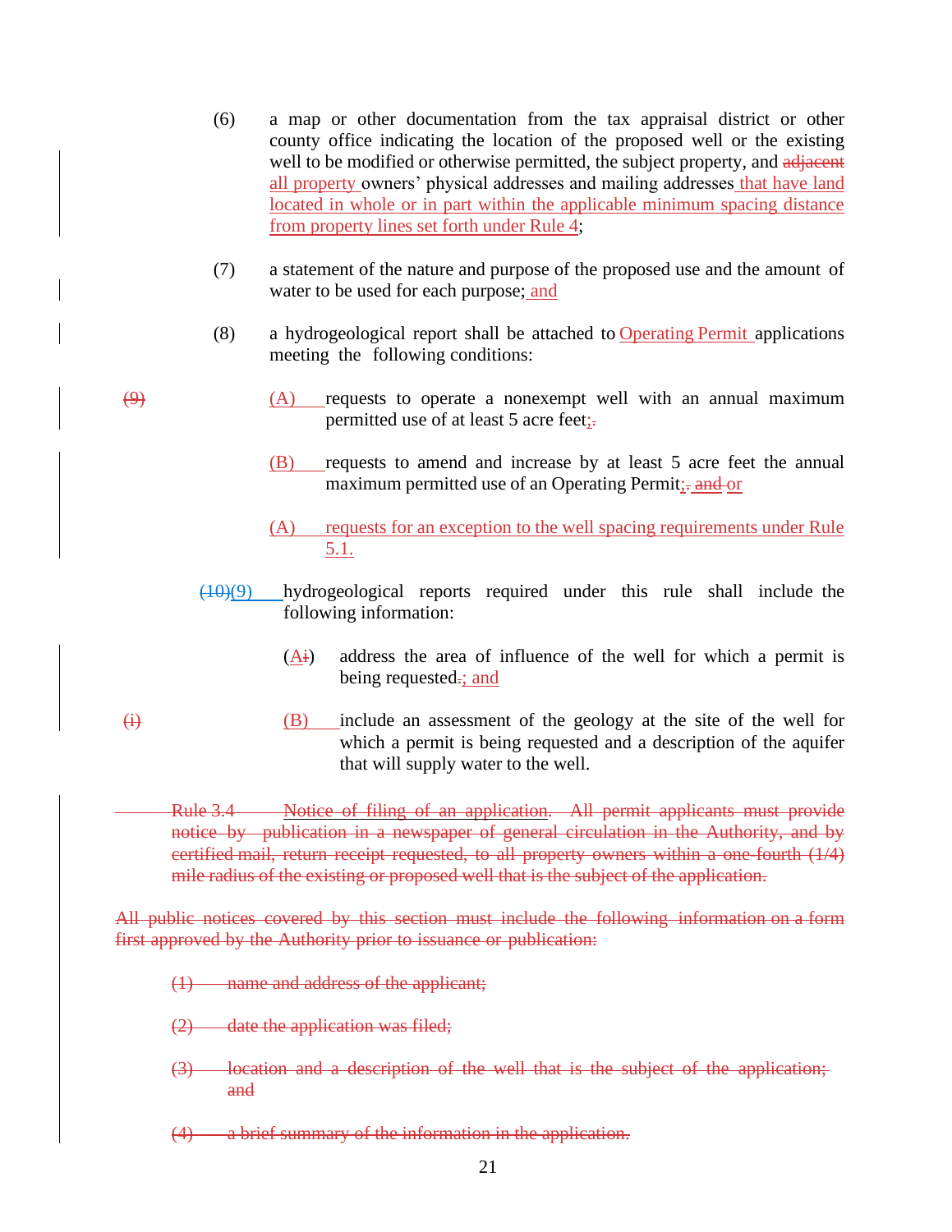(2) The applicant must provide the Authority with the following information for the Authority to declare that the application is administratively complete:

- (1) proof of publication of public notice;
- proof of mailing by certified mail of the public notice to the property owners identified to receive notice in accordance with this Rule; and
- $(2)$  a list of the names and addresses of the property owners notified by certified mail.

#### **RULE 4 PERMIT EXEMPTIONS**

Rule 4.1 The Authority's Operating Permit requirements in these rules do not apply to a well used solely for domestic use or for providing water for livestock or poultry that is either drilled, completed, or equipped so that it is incapable of producing more than 25,000 gallons of groundwater a day and that:

> (a) was in existence, completed, and had produced water for a beneficial use prior to the effective date of these rules on a tract of land of any size; or

(b) is a new well that does not meet the requirements of Rule  $4.1(a)$  and is located or to be located on a tract of land larger than 10 acres in size,

The Authority's Operating Permit requirements also no not apply to monitoring, leachate, or dewatering wells. For the purposes of this rule, the term "domestic use" means the use of groundwater by an individual or a household to support domestic activity. Such use may include water for drinking, washing, or culinary purposes; for irrigation of lawns, or of a family garden and/or orchard; and for watering of domestic animals. The term "domestic use" does not include water used to support activities for which consideration is given or received or for which the product of the activity is sold. Further, "domestic use" does not include use by or for a public water system. The term "providing water for livestock or poultry," as that term is used in this rule, means the use of groundwater by an individual or household for the open-range watering of livestock, exotic livestock, game animals, or fur-bearing animals.

- Rule 4.2 A registration form must be filed for each new and existing exempt well in accordance with Rule 9.2.
- Rule 4.3 A well qualifying for exemption under Rule 4.1 which was in existence on the effective date of these rules was required to be drilled in accordance with the state laws in effect, if any, on the date such drilling commenced pursuant to Rule 1.7. A new well which qualified for exemption under Rule 4.1 must comply with the requirements of Rule 1.6, but may be granted an exception by the Board under Rule 1.8.
- Rule 4.4 A well exempt under this section will lose its exempt status if the well is subsequently used for a purpose or in a manner that is not exempt.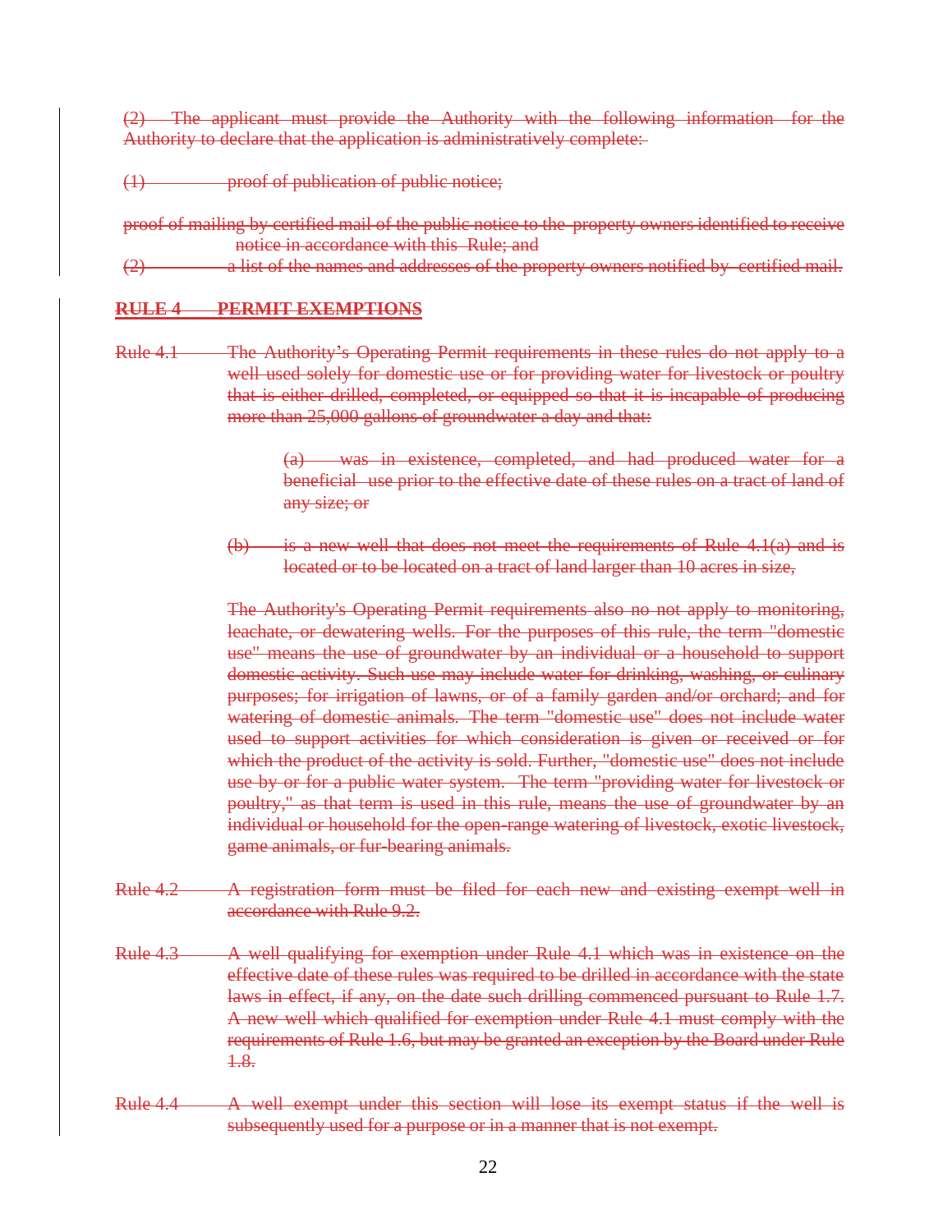## <span id="page-22-0"></span>**RULE 75 BOARD CONSIDERATION OF PERMIT APPLICATIONS**

<span id="page-22-1"></span>

| <b>Rule 5.1</b>                                                                                                                                                    | Factors to be considered for Drilling Permits. The Authority's Board shall take<br>into consideration each and every one of the following criteria when evaluating an<br>application for a Drilling Permit:                                                                                                        |  |  |  |
|--------------------------------------------------------------------------------------------------------------------------------------------------------------------|--------------------------------------------------------------------------------------------------------------------------------------------------------------------------------------------------------------------------------------------------------------------------------------------------------------------|--|--|--|
|                                                                                                                                                                    | the application contains all the information requested;<br>(a)<br>whether the well and withdrawal from the well at the proposed rate and<br>$\bigoplus$<br>quantity will affect existing well owners due to its proposed location and,<br>if so, whether the location can be changed to minimize any such effects; |  |  |  |
|                                                                                                                                                                    | (c) whether the proposed drilling, equipping, and completion of the well will<br>comply with Chapter 1901, Occupations Code, and any rules adopted<br>under that chapter; and                                                                                                                                      |  |  |  |
|                                                                                                                                                                    | whether the proposed well location is compliant with the well spacing and<br>location requirements of these rules; and                                                                                                                                                                                             |  |  |  |
|                                                                                                                                                                    | (e) the proposed well construction and operation activities will not threaten or<br>otherwise impact the groundwater supplies of the Authority;                                                                                                                                                                    |  |  |  |
| Rule 7.15.2                                                                                                                                                        | Factors to be Considered for Operating Permits.                                                                                                                                                                                                                                                                    |  |  |  |
| The Authority's Board shall take into consideration each and every one of the following<br>(a)<br>criteria when evaluating an application for an Operating Permit: |                                                                                                                                                                                                                                                                                                                    |  |  |  |
| (1)                                                                                                                                                                | the application contains all the information requested;                                                                                                                                                                                                                                                            |  |  |  |
| (2)                                                                                                                                                                | each water well complies with production limitations and the well spacing,<br>location, and minimum tract size requirements of these rules, and whether an<br>application for an exception to those requirements has been submitted and<br>production limitations identified in these rules;                       |  |  |  |
| (3)                                                                                                                                                                | whether the proposed drilling, equipping, and completion of the well will comply<br>with Chapter 1901, Occupations Code, and any rules adopted under that<br>chapter;                                                                                                                                              |  |  |  |
| $\left(2\right)\left(4\right)$                                                                                                                                     | the proposed use of water does or does not unreasonably affect existing<br>groundwater resources or the beneficial use of groundwater by the Authority or<br>existing well owners;                                                                                                                                 |  |  |  |

- $\left(\frac{3}{5}\right)$  the proposed use of water is dedicated to a beneficial use;
- $\left(4\right)\left(6\right)$  the proposed well construction and operation activities will not threaten or otherwise impact the groundwater supplies of the Authority; and
	- the applicant agrees to use reasonable diligence to protect groundwater quality and to avoid waste and achieve water conservation; and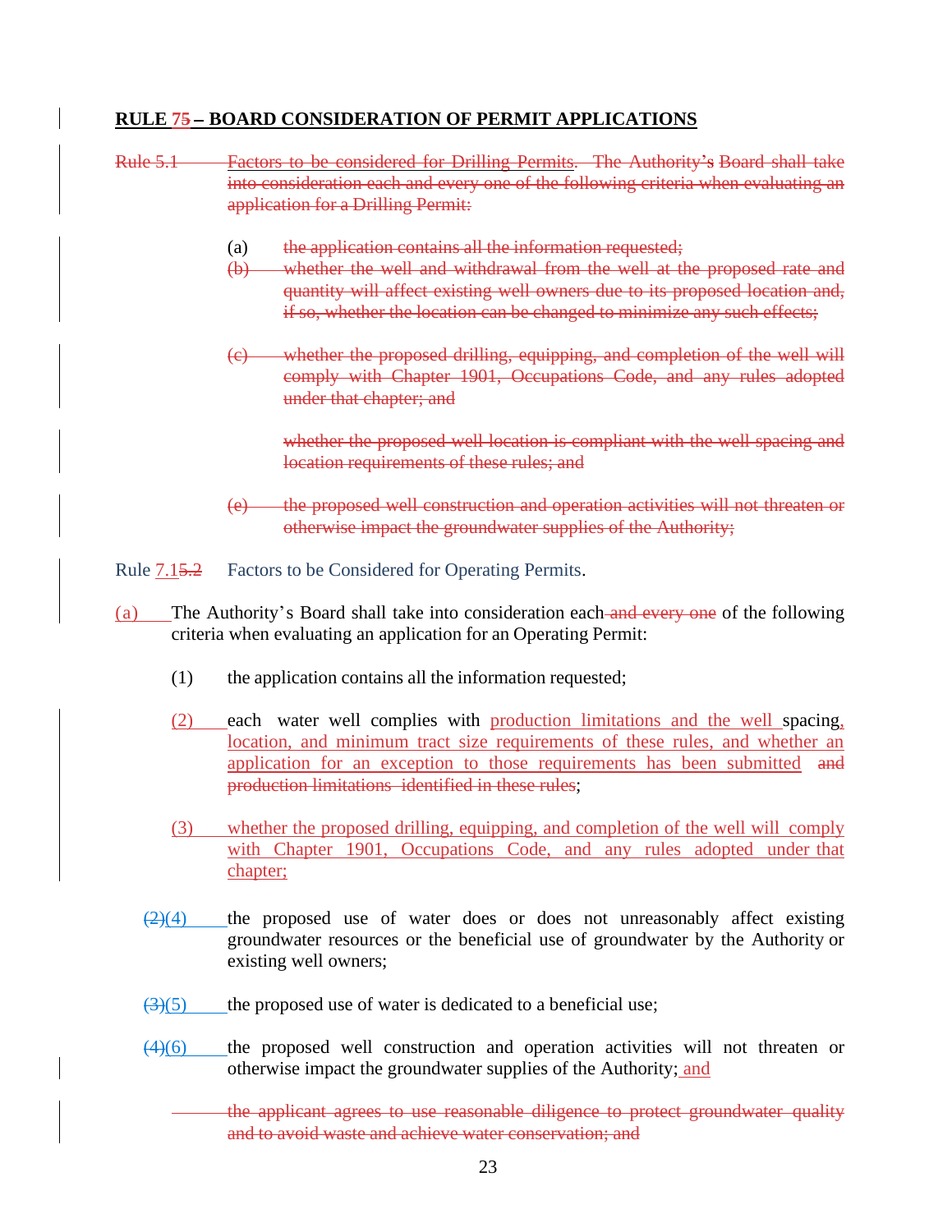- (7) the applicant has agreed that reasonable diligence will be used to protect groundwater quality, including compliance with Chapter 1902, Occupations Code, and that the applicant will follow well plugging guidelines at the time of well closure.
- <span id="page-23-0"></span>Rule 7.25.3 Standard governing Board's decision on applications. The Authority may not unreasonably withhold issuance of a permit if an applicant proves by competent sworn testimony or documentation that the proposed water well will not unreasonably affect existing groundwater resources or the beneficial use of groundwater by the Authority or other existing well owners, that the applicant agrees to use reasonable diligence to protect groundwater quality, including compliance with Chapter 1901, Occupations Code, and any rules adopted under that chapter, that the proposed well construction and operation activities will not threaten or otherwise impact the groundwater supplies of the Authority, and that the application complies with the well spacing, minimum tract size, and production requirements of the Authority these rules. The burden of proof in any proceeding related to an application for an Operating Permit or well registration shall be on the applicant.

#### <span id="page-23-1"></span>**RULE 86- HEARING ON PERMIT APPLICATIONS**

- <span id="page-23-2"></span>Rule 86.1 Public hearing required. A quorum of the Authority's Board shall take evidence, admit protestants to an Operating Permit application or an application for an exception to spacing requirements, consider the relevant factors in these rules, and make a decision in a public hearing conducted in accordance with these rules.
- <span id="page-23-3"></span>Rule 86.2 Hearing conducted by Presiding Officer. The Authority shall designate one of its Board Members or any other person to conduct the hearing as Presiding Officer.
- <span id="page-23-4"></span>Rule 86.3 Manner of hearing. The Presiding Officer shall conduct the hearing in the manner determined by the Presiding Officer to be most appropriate for the particular hearing.
- <span id="page-23-5"></span>Rule 86.4 Authority of Presiding Officer.

The Presiding Officer has the authority to:

- (1) determine whether evidence is admissible;
- (2) establish the order for presentation of evidence;
- (3) administer oaths to all persons presenting testimony;
- (4) examine witnesses and allow other Board Members to examine witnesses;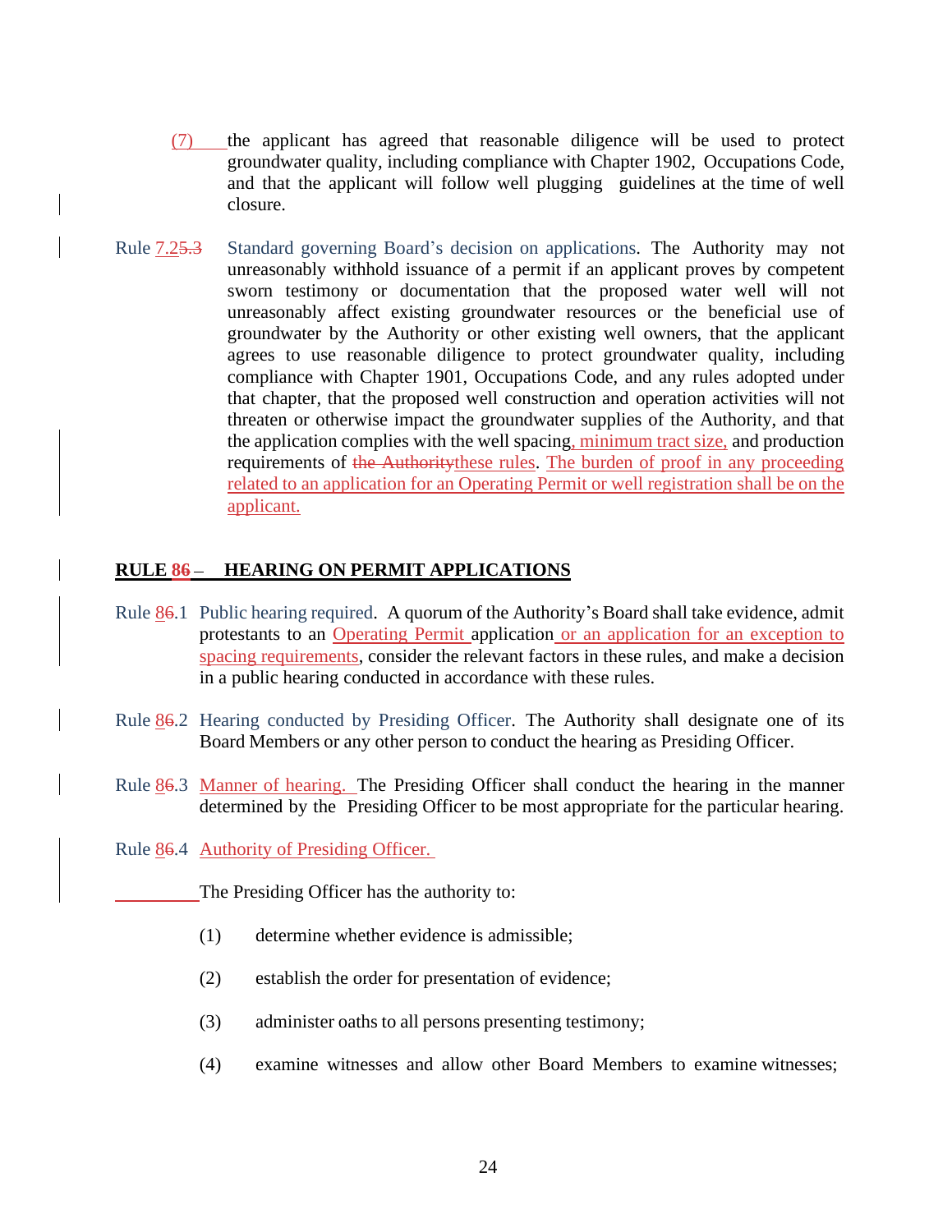- (5) ensure that information and testimony are introduced as conveniently and expeditiously as possible, without prejudicing the rights of any party to the proceeding;
- (6) conduct public hearings in an orderly manner in accordance with these rules;
- (7) recess or continue any hearing from time to time and place to place; and
- (8) exercise any other appropriate powers necessary or convenient to effectively carry out the responsibilities of Presiding Officer.
- <span id="page-24-0"></span>Rule 86.5 Notice and scheduling of hearing. Once an application for an Operating Permit is deemed the Authority has received an administratively complete application for a Drilling Permit or Operating Permit, the Authority's General Manager will issue prepare and post written notice  $\overline{\text{e-} \text{mof a public hearing on the application in accordance}}$ with these rules. Notice of an application for an exception to the well spacing requirements under Rule 5 shall be provided in accordance with Rule 5.1(f) and such application shall be scheduled for public hearing in conjunction with the hearing on the Operating Permit.
- <span id="page-24-1"></span>Rule 86.6 Content of notice. Notices of all hearings of the Authority shall be prepared by the General Manager and shall, at a minimum, state the following information:
	- (1) the name and address of the applicant;
	- (2) the name or names of the owner or owners of the land if different from the applicant;
	- (3) the time, date, and location of the hearing;
	- (4) the address or approximate proposed location of the well, if different than the address of the applicant;
	- (5) the proposed use and maximum capacity of the well, and the annual amount of groundwater applied for production;
	- $(4)(6)$  whether an exception to the well spacing or minimum tract size requirements of these rules has been applied for;
	- $\left(\frac{5}{7}\right)$  a brief summary of the General Manager's recommendation; and
	- $(6)(8)$  any other information the Board or General Manager deems appropriate to include in the notice.
- <span id="page-24-2"></span>Rule  $86.7$  Posting of notice. Not less than thirty (30) calendar days prior to the date of the hearing, notice shall be: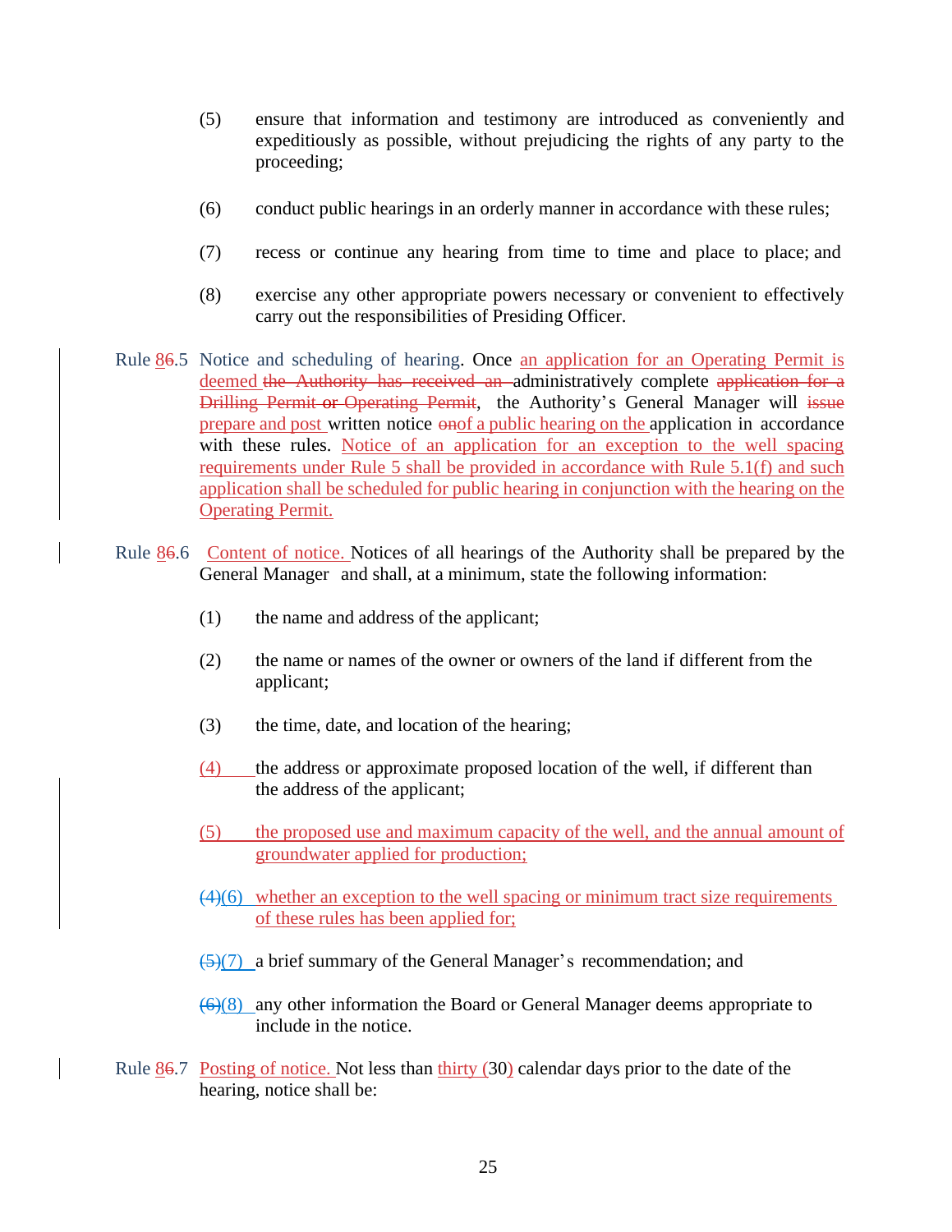- (1) posted by the General Manager at a place convenient to the public in the Authority's Office;
- $(1)(2)$  posted on the Authority's internet website;
- $\left(\frac{2}{3}\right)$  provided by the General Manager to the County Clerk of Tarrant County, whereupon the County Clerk shall post the notice on a bulletin board at a place convenient to the public in the county courthouse; and

 $\left(\frac{3}{4}\right)$  provided to the applicant in written form.

- <span id="page-25-0"></span>Rule 86.8 Date of hearing. The General Manager shall set a permit hearing date within thirty (30) calendar days after the date the application is deemed administratively complete application is submitted. The permit hearing shall be held within thirty-fiveforty (4035) calendar days after the setting of the date. Within this same time frame, the General Manager shall post notice and set a hearing on the application before the Authority Board. The General Manager may schedule as many applications at one hearing as the General Manager deems necessary.
- <span id="page-25-1"></span>Rule 86.9 Appearance at the hearing. Protestants and non-protestant interested persons may present evidence, exhibits, or testimony, or make an oral presentation as allowed by the Presiding Officer. A person appearing in a representative capacity may be required to prove proper authority. Each person attending and participating in a hearing of the Authority must submit on a form provided by the Authority, prior to or at the commencement of the hearing, the following information: the person's name and address, who the person represents if other than himself, whether the person wishes to testify, whether the person is protesting the application, and any other information relevant to the hearing.
	- (1) Protestants: A person other than the General Manager desiring to protest an application for a Drilling Permit or an Operating Permit shall file with the Authority a notice of protest that must be received by the Authority no later than  $\frac{five(5)}{s}$  days prior to the date of the hearing and prior to action by the Board on the application. The notice of protest shall set forth the protestant's justiciable interest and how that justiciable interest would be adversely affected by the permit proposed by the application. The person protesting the application shall appear at the hearing or include in its notice of protest an explanation of why the person is unable to attend the hearing. The Board may take testimony and shall deliberate and take official action at the hearing to determine whether the protestant has sufficiently demonstrated their justiciable interest and how that justiciable interest would could be adversely affected by the permit proposed by the application. If the Board finds that a protestant does not adequately establish that its justiciable interest is could be affected by the proposed permit, then the protestant shall not be allowed to further participate in the hearing.
	- (2) Non-protestant interested persons: A person may appear at a hearing in person or by representative provided the representative is fully authorized, in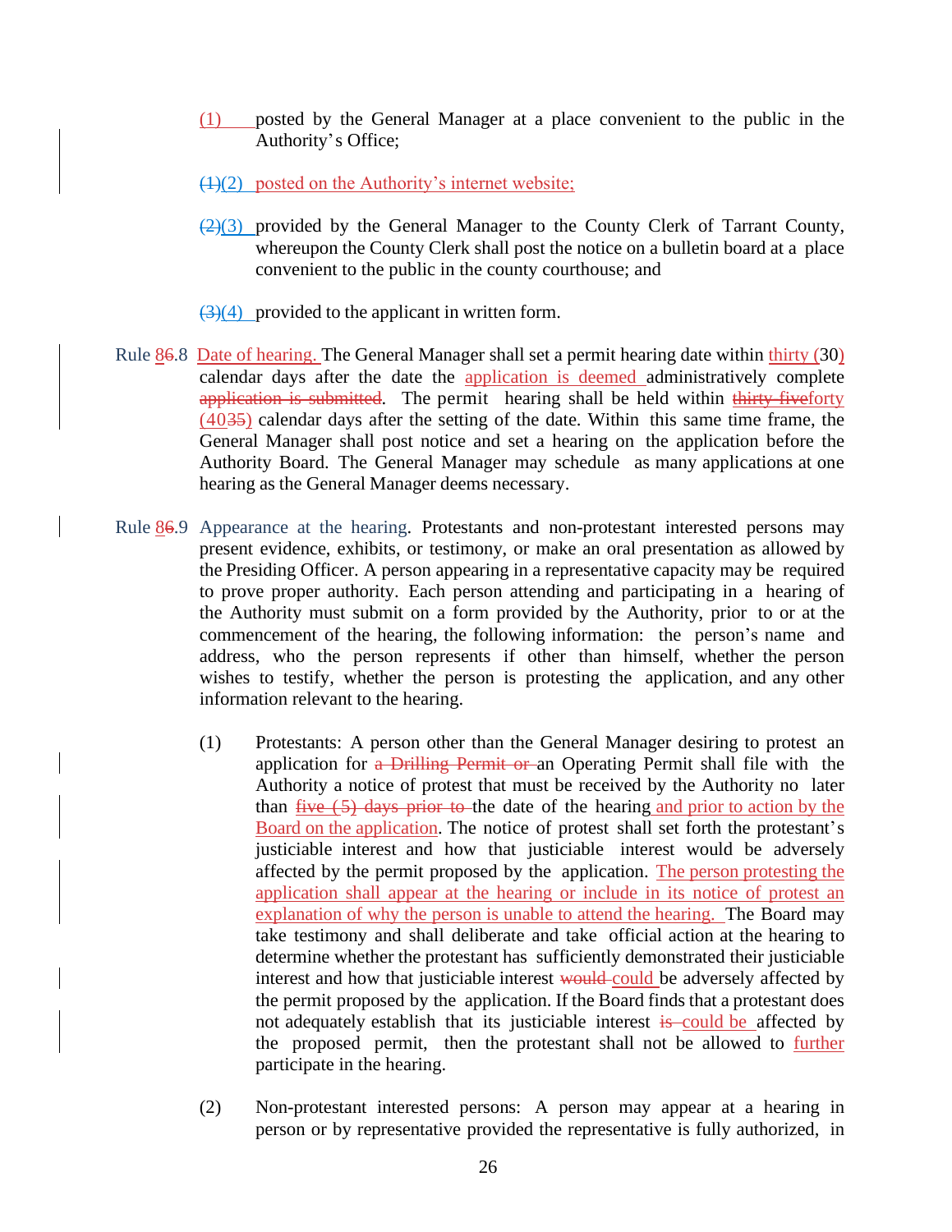writing, to speak and act for the principal. Provided, however, any person other than the General Manager desiring to protest an application must timely file a notice of protest and qualify pursuant to Subsection  $(a)(1)$  of this rule as a condition to participating as an official protestant in the hearing.

- <span id="page-26-0"></span>Rule  $86.10$  Procedural order at the hearing. After the Presiding Officer calls a hearing to order, the Presiding Officer shall announce the subject matter of the hearing and the order and procedure for presentations. The Presiding Officer may prescribe reasonable time limits for the presentation of evidence and oral argument.
- <span id="page-26-1"></span>Rule 86.11 Presentation of evidence. When a proceeding will be expedited and the interest of the parties will not be prejudiced substantially, testimony may be received in written form, but shall be subject to cross-examination. The written testimony of a witness, either in narrative or question and answer form, may be admitted into evidence upon the witness being sworn and identifying the testimony as a true and accurate record of what the testimony would be if given orally. If requested with good cause shown and if allowed in the sole discretion of the Presiding Officer, any person who appears at a hearing and makes a presentation before the Board may supplement that presentation by filing additional written evidence with the Board within up to ten (10) calendar days after the date of conclusion of the hearing, as determined by the Presiding Officer.
- <span id="page-26-2"></span>Rule 86.12 Relevance of evidence. The Presiding Officer may admit evidence if it is relevant to an issue at the hearing. The Presiding Officer may exclude evidence that is irrelevant, immaterial, or unduly repetitious.
- <span id="page-26-3"></span>Rule 86.13 Continuance. The Presiding Officer may continue hearings or other proceedings from time to time and from place to place without the necessity of publishingposting, serving, mailing, or otherwise issuing a new notice, except as required by the Texas Open Meetings Act, Chapter 551, Government Code. If a hearing or other proceeding is continued and a time and place for the hearing or other proceeding to reconvene are not publicly announced at the hearing or other proceeding by the Presiding Officer before it is recessed, a notice of any further setting of the hearing or other proceeding will be delivered at a reasonable time to persons who submitted a hearing registration form under this Section section, and any other person the Presiding Officer deems appropriate, and posted in accordance with the Texas Open Meetings Act.
- <span id="page-26-4"></span>Rule 86.14 Uncontested Hearings. If no persons timely protest the application and the General Manager proposes to grant the application, whether a partial or full grant, the application shall be considered uncontested. If, during a contested case hearing, all interested persons contesting the application withdraw their protests or are found by the Board not to have a justiciable interest affected by the application, or the parties reach a negotiated or agreed settlement which, in the judgment of the Board, settles the facts or issues in controversy, the proceeding will be considered an uncontested hearing.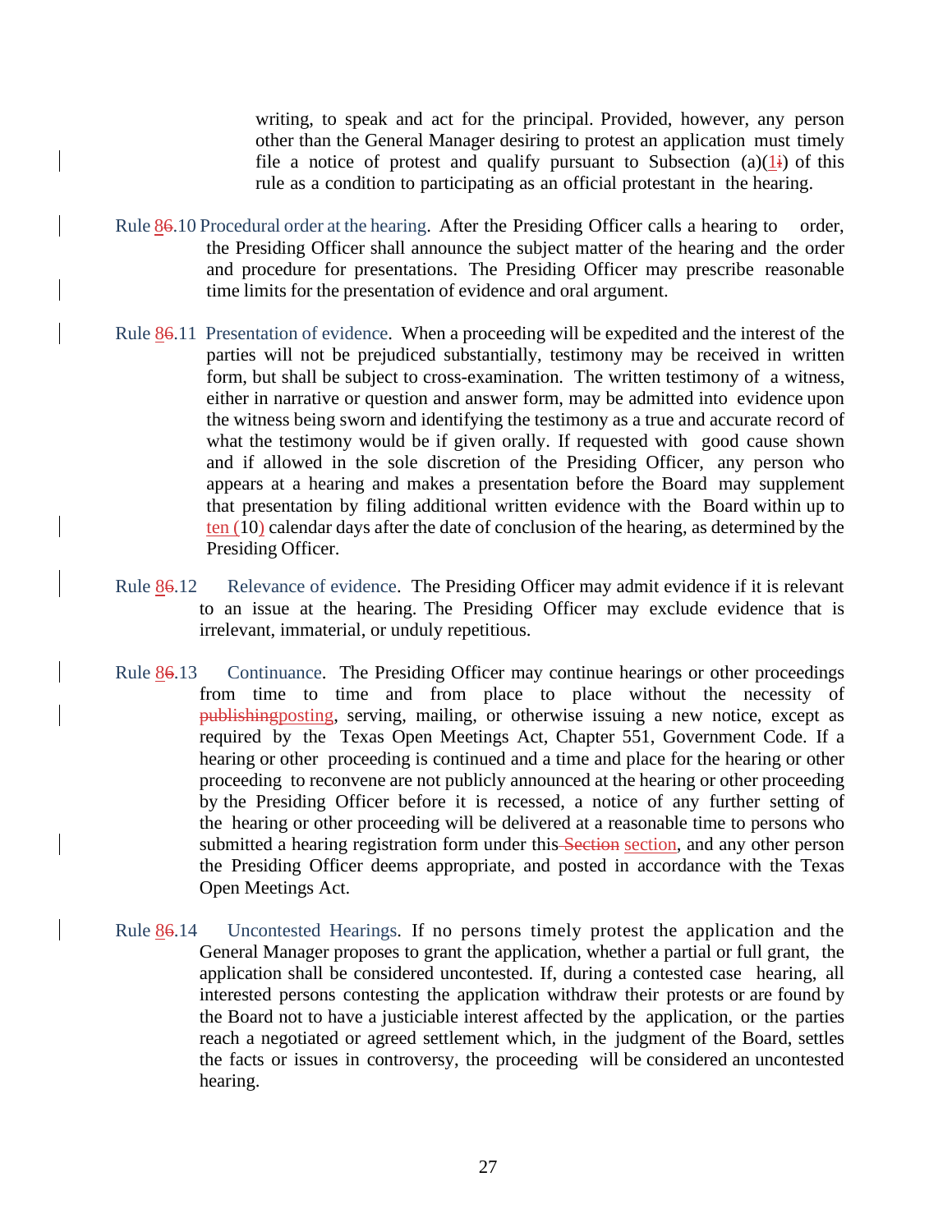- <span id="page-27-0"></span>Rule 86.15 Board Action. Within sixty (60) calendar days after the final hearing date is concluded, the Board must take action on the subject matter of the hearing.
- <span id="page-27-1"></span>Rule 86.16 Request for Rehearing and Appeal. A decision of the Board concerning a hearing matter may be appealed by filing a request for rehearing before the Board within twenty (20) calendar days of the date of the Board's decision. The date of the Board's decision shall be the date of the Board's vote to deny or grant the application, whether a partial or full grant, or otherwise act on the application. Such a rehearing request must state clear and concise grounds for the request. Such a rehearing request is mandatory with respect to any decision or action of the Board before any appeal to District Court may be brought. The Board's decision is final if no request for rehearing is made within the specified time, upon the Board's denial of the request for rehearing, or upon rendering a decision after rehearing. If the rehearing request is granted by the Board, the Board shall conduct a rehearing within  $forty$ -five  $(45)$  calendar days of the decision to grant the rehearing. The failure of the Board to grant or deny the request for rehearing within ninety (90) calendar days of the filing date shall constitute a denial of the request by operation of law.

#### <span id="page-27-2"></span>**RULE 97- PERMIT RENEWAL**

<span id="page-27-3"></span>Rule 97.1 Permit Renewal. Renewal applications shall be provided by the Authority prior to expiration of the Operating Permit term, and shall be filed with the Authority no later than October  $20<sup>th</sup>$  of the year in which the permit will expire. Operating Permits will not be renewed unless the well has been drilled at the time of the renewal application. The General Manager may rule on any renewal application that seeks renewal with the identical permit conditions in the existing permit without notice, hearing, or further action by the Board, or with such notice and hearing as the General Manager deems practical and necessary under the circumstances.

> Any permit holder seeking renewal may appeal the General Manager's ruling by filing, within ten (10) calendar days of notice of the General Manager's ruling, a written request for a hearing before the Board. The Board will hear the applicant's appeal at the next available regular Board meeting. The General Manager shall inform the Board of any renewal applications granted or denied. On the motion of any Board member, and a majority concurrence in the motion, the Board may overrule the action of the General Manager. The General Manager  $\frac{may}{t}$  authorize Aan applicant for a permit renewal to may continue operating under the conditions of the prior permit, subject to any changes necessary under proportional adjustment regulations or these rules, for any period in which the renewal application is the subject of a hearing.

<span id="page-27-4"></span>Rule 97.2 Basis for Renewal. While there is no automatic right of renewal, an application for renewal will be approved if the General Manager or Board finds that the applicant's continued use of groundwater will remain in compliance with the terms, provisions, and requirements of the applicant's current permit and the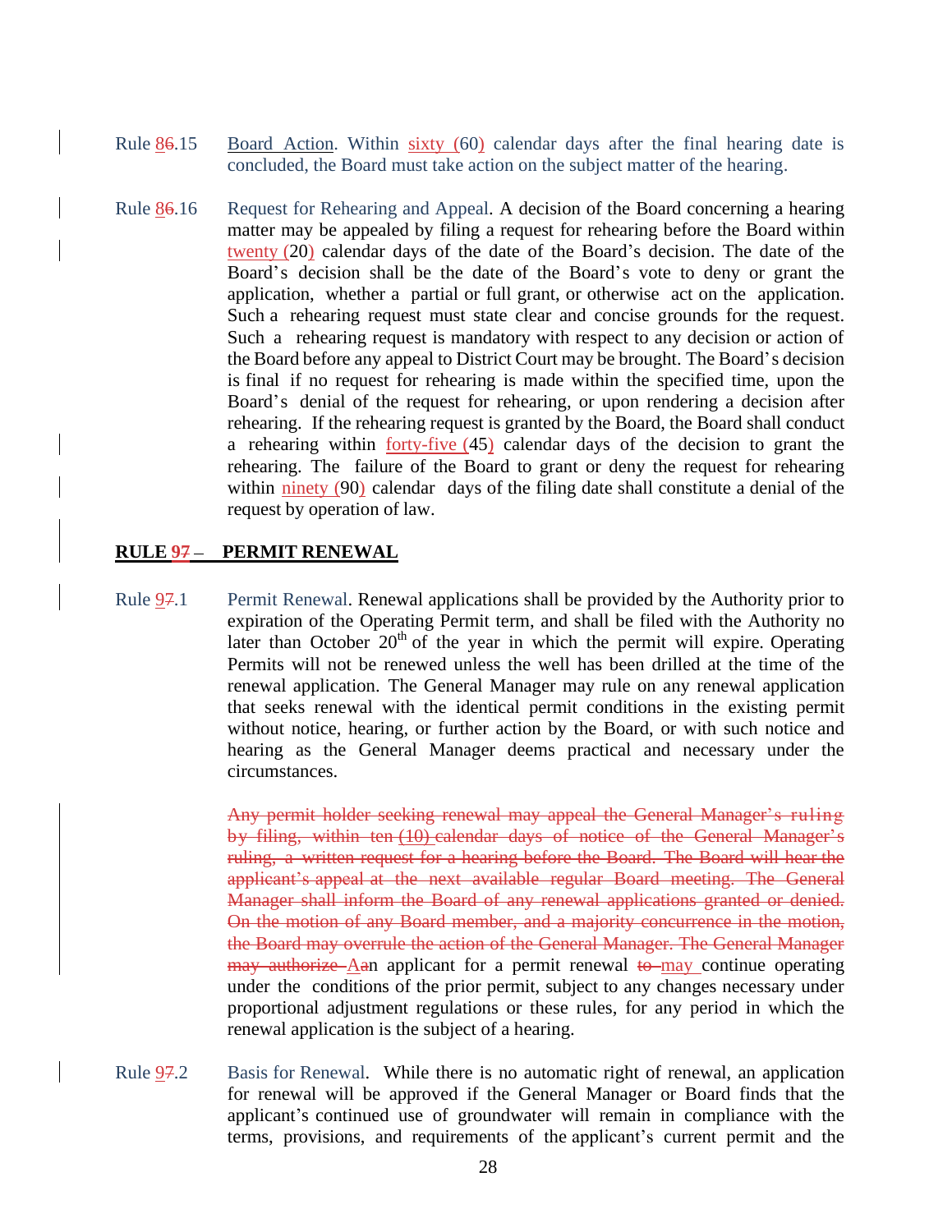Authority Act and rules, subject to adjustment by the General Manager or Board for any new production limits or proportional adjustment requirements that may be applicable to the renewed permit.

- <span id="page-28-0"></span>Rule 97.3 Basis for Denial. The General Manager or Board may deny a renewal application on grounds that the applicant is in violation of the Authority's rules, the Authority's Act, or Chapters 49 or 51, Water Code, or that the applicant has a previous violation on record with the Authority that has become a final order of the Authority's Board and is no longer subject to a motion for rehearing before the Authority, which has not been corrected or overturned by a court, including, but not limited to, being current on payment of on all fees and penalties due to the Authority. The Authority has the burden of proof regarding establishment of any such violation. This rule shall not be interpreted in a manner that creates a standard in connection with the renewal of a permit that would preclude the Authority from lawfully revoking a permit for violation of the permit terms, the Authority's rules or Act, or Chapters 49 or 51, Water Code.
- <span id="page-28-1"></span>Rule 97.4 Renewal Application Requirements. The Authority will timely provide a form for an application for renewal prior to expiration of the permit term. The renewal application will be a streamlined application and will not include all of the elements required for an original application.

#### <span id="page-28-2"></span>**RULE 108 FILING APPLICATIONS AND OTHEROF DOCUMENTS; FEES; APPEALS; RECORDATION IN REAL PROPERTY RECORDS**

- <span id="page-28-3"></span>Rule  $108.1$  Method of filing. Applications, requests, and other documents required to be filed with the Authority shall be filed either by hand delivery  $or_7$  mail, or telephonic document transfer to the Authority's office, by email to [permits@benbrookwater.com,](mailto:permits@benbrookwater.com) or by submission through the filing system by following the instructions on the Authority's internet website: www.benbrookwater.com. The document shall be considered filed as of the date received by the Authority for a hand delivery; as of the date reflected by the official United States Postal Service postmark if mailed; and at the time of transfer or receipt for email or website filing,telephonic document transfers, except that a transfer occurring after 5:00 p.m. local time of the recipient shall be deemed complete on the following business day. as of the date on which the telephonic document transfer is complete, except that any transfer occurring after 5:00 p.m. will be deemed complete on the following business day. If a person files a document by facsimilefax, he or she must file a copy by mail within three (3) calendar days.
- <span id="page-28-4"></span>Rule 10.2 Administrative completeness. Applications for permits, registrations, spacing exceptions, and others shall be administratively complete, which means to include all applicable information requested in the application form. The General Manager or the General Manager's staff will make a determination on whether the application is administratively complete, and will notify the applicant of any deficiencies An application will be deemed to have expired if the applicant fails to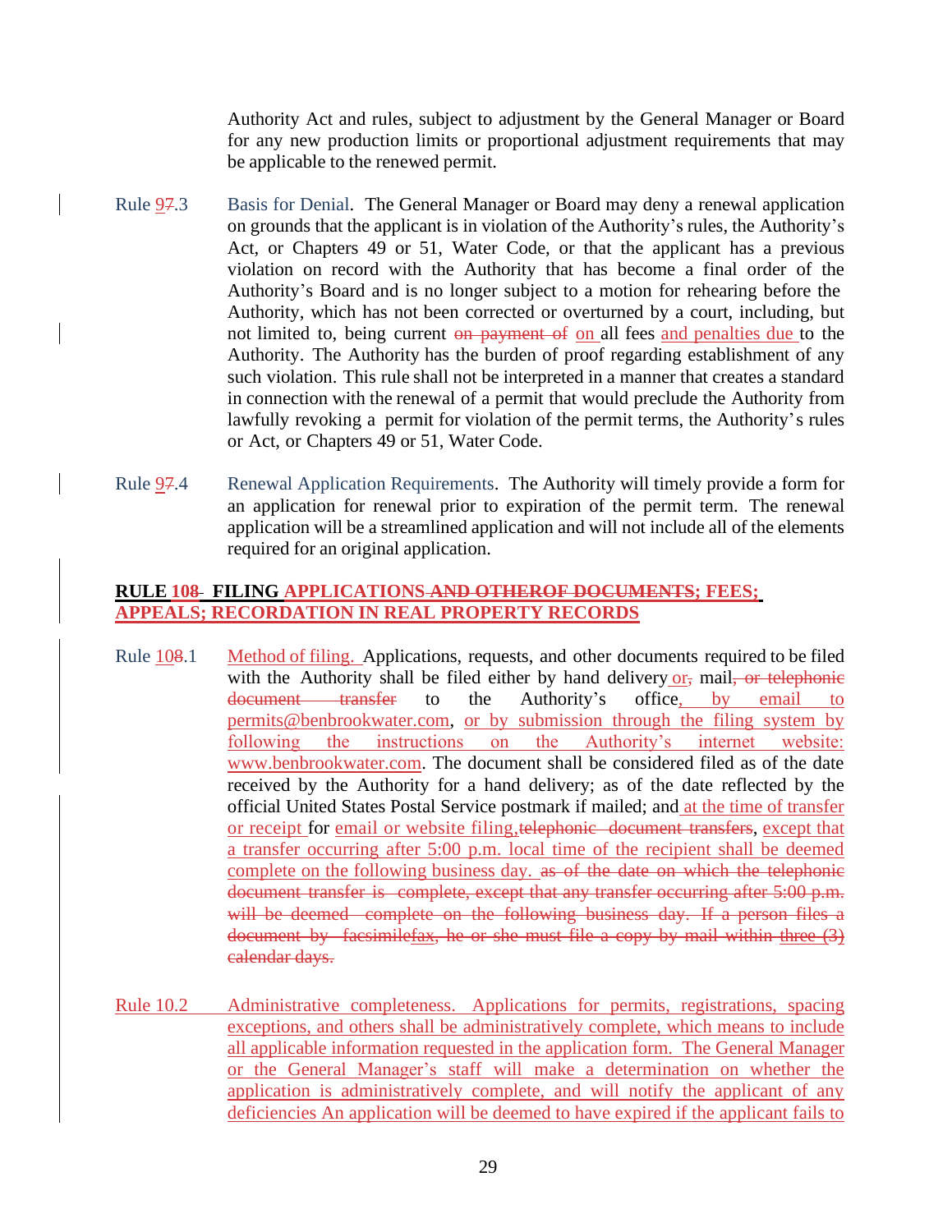provide missing information in the application within ninety (90) days of a request from the General Manager or staff.

- <span id="page-29-0"></span>Rule 10.3 General Manager Authority. Where authority to act under these rules is delegated to the General Manager, the General Manager may delegate such authority to act to the Authority staff, although the General Manager maintains ultimate responsibility. Where authority to act under these rules is delegated to the General Manager, a person may appeal the decision of the General Manager to the Board by filing a written request for such an appeal with the General Manager within thirty (30) days of the action by the General Manager. The General Manager shall schedule the matter for timely consideration by the Board.
- Rule 10.4 Administrative fees. The Board may establish and amend from time to time a schedule of administrative fees for the processing of applications under these rules. Such fees shall not unreasonably exceed the cost to the Authority of processing the applications.
- <span id="page-29-1"></span>Rule 10.5 Recording of notice. The General Manager may require notice of any Operating Permit, well registration, approved exception to the well spacing or minimum tract size requirements of these rules, or any other information that would be helpful to a future purchaser of real property within the boundaries of the Authority to be posted in the real property records of Tarrant County for any property with a water well, and may require the well owner to execute any documents necessary for such recordation as a condition of final Operating Permit, well registration, or exception approval and issuance.

#### **SECTION II.**

## <span id="page-29-3"></span><span id="page-29-2"></span>**MANDATORY WELL REGISTRATION REQUIREMENTS OF ALL WELLS LOCATED WITHIN THE AUTHORITY'S BOUNDARIES**

## <span id="page-29-4"></span>**RULE 119 WATER WELL REGISTRATION**

- <span id="page-29-5"></span>Rule 119.1 Registration mandatory. All water wells within the boundaries of the Authority, whether existing or new, whether exempt and or nonexempt, must be registered with the Authority and are required to comply with the Authority's registration requirements in these rules. The Authority and its wells are exempt from the requirements of Rule 9 this rule and its subparts.
- <span id="page-29-6"></span>Rule 119.2 Registration policies and procedures. A registration form application must be filed on a form provided by the Authority for each new exempt well prior to withdrawing and putting the groundwater to beneficial use. A registration form application must be filed no later than 1 (one) year from the effective date of these rules for each exempt well existing on the effective date of these rules. A registration application shall be submitted to the Authority no later than March 15, 2007, for any well in existence on March 156, 2006, that is not yet registered. The Authority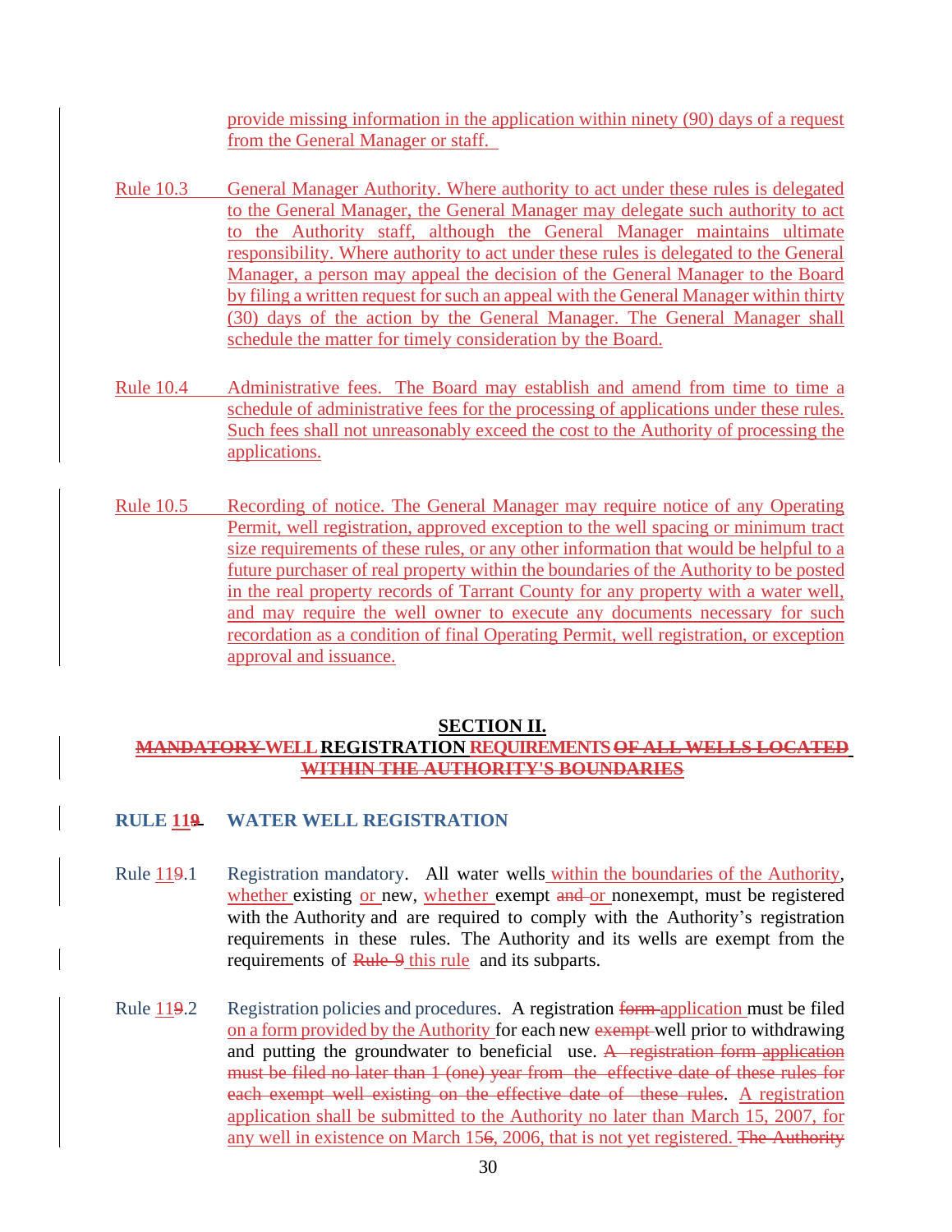shall make registration forms available soon after the effective date of these rules. Authority staff will review the registration form application and make a determination on whether the application is administratively complete and whether the well meets the permitting exemptions provided in these rules. The General Manager may approve an administratively complete registration application that is exempt from the requirement to obtain a permit if it complies with these rules, or may set it for consideration by the Board. Providing If the Authority's determination is that the well is exempt, the registrant of the exempt well may withdraw and put groundwater to beneficial use. If the Authority's determination is that the well is nonexempt, the applicant must also submit an application for an Operating Permit, and the registration and permit applications once administratively complete will be set for consideration by the Board.

- <span id="page-30-0"></span>Rule  $119.3$  Term: A registration certificate is perpetual in nature, subject to cancellation for violation of these rules.
- <span id="page-30-1"></span>Rule 119.4 Re-registration: If the owner or operator of a registered well plans to change the type of use of the groundwater, increase the withdrawal rate, or substantially alter the size of the well or well pump in a manner that does not require an Operating Permit, the well must be re-registered.
- <span id="page-30-2"></span>Rule 119.5 Ownership Transfer: Upon the ownership transfer of any well(s) covered by a registration, the new registration holder must provide notice of transfer of the registration to the Authority within forty-five (45) (forty-five) calendar days from the date of the change in ownership.

#### **SECTION III. METERING AND REPORTING REQUIREMENTS**

## <span id="page-30-5"></span><span id="page-30-4"></span><span id="page-30-3"></span>**RULE 120 METERING**

- <span id="page-30-6"></span>Rule 120.1 Meters required.
- (a) A meter must be installed to meet the Authority's specifications, at the well owner's cost, on each permitted non-exempt well that is capable of producing more than 25,00017.36 gallons per day, at the time of completing the well, and prior to commencing the production of groundwater for beneficial use. This requirement is effective ninety (90) days after the effective date of these rules for nonexempt wells that were in existence, completed, and producing groundwater for a beneficial use on the effective date of these rules. Meters are not required to be installed on nonexempt wells that are drilled, completed, or equipped so that they are incapable of producing more than 25,00017.36 gallons per day, as long as an alternative measuring method approved by the Authority is used to record and report groundwater production from this type of well. Further, meters are not required to be installed on exempt wells exempt under Rule 3.1 from the requirement to obtain an Operating Permit.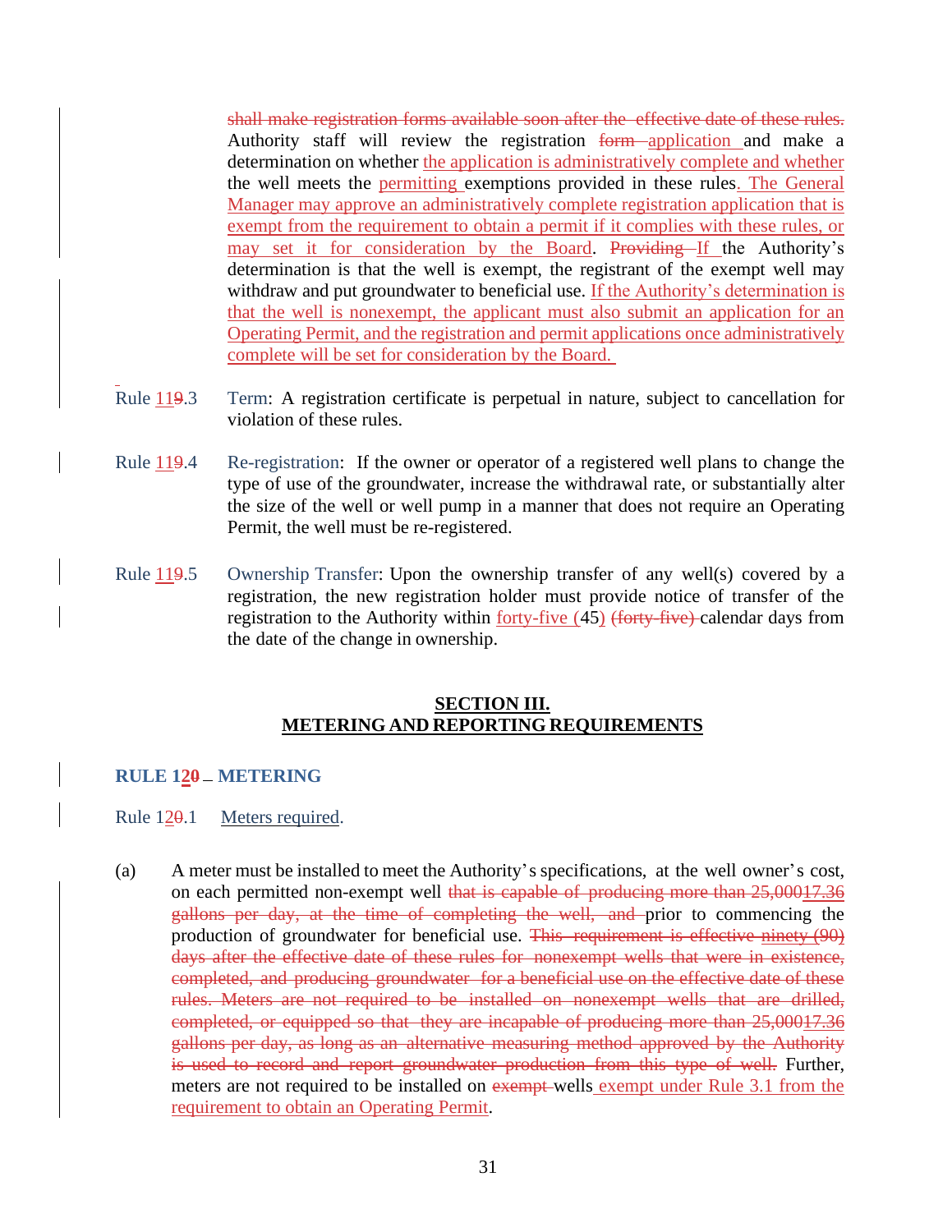- (b) The only type of meters that may be installed on a well permitted or registered with the Authority are an electronic meter, a radio-read meter, or a mechanically driven, totalizing water meter For a mechanically driven, totalizing water meter, the totalizer must not be resettable by the permittee and must be capable of a maximum reading greater than the maximum expected pumpage during the permit term. Battery operated registers must have a minimum five-year life expectancy and must be permanently hermetically sealed. Battery operated registers must visibly display the expiration date of the battery. All meters must meet the requirements for registration accuracy set forth in the American Water Works Association standards for cold-water meters as those standards existed on the date the meter is installed the effective date of these rules. Water meters installed to meet the Authority's requirements shall be calibrated to ensure an accuracy reading range of 95% to 105% of actual flow. Bypasses are prohibited unless they are also metered. Meters are not required to be installed on exempt wells.
- <span id="page-31-0"></span>Rule 120.2 Costs. The Authority may allocate funds for a portion or all of the meters required under this subsection, and may supply the meters, in the sole discretion of the Board. However, installation costs are to be paid by the well owner. Costs of meter maintenance shall be borne by the well owner or operator, if applicable.
- <span id="page-31-1"></span>Rule 120.3 Meter Installation. The water meter must be installed according to the manufacturer's published specifications in effect at the time of the meter installation, or the meter's accuracy must be verified by the permittee in accordance with Rule  $120.4$ . If no specifications are published, there must be a minimum length of five pipe diameters of straight pipe upstream of the water meter and one pipe diameter of straight pipe downstream of the water meter. These lengths of straight pipe must contain no check valves, tees, gate valves, back flow preventers, blow-off valves, or any other fixture other than those flanges or welds necessary to connect the straight pipe to the meter. In addition, the pipe must be completely full of water throughout the region. All installed meters must measure only groundwater.
- <span id="page-31-2"></span>Rule 120.4 Meter Accuracy to be Tested. The General Manager may require the permittee, at the permittee's expense, to test the accuracy of a water meter and submit a certificate of the test results. The certificate shall be on a form provided by the Authority. The General Manager may further require that such test be performed by a third party qualified to perform such tests. The third party must be approved by the General Manager prior to the test. Except as otherwise provided herein, certification tests will be required no more than once every three  $(3)$  years for the same meter. If the test results indicate that the water meter is registering an accuracy reading outside the range of 95% to 105% of the actual flow, then appropriate steps shall be taken by the permittee to repair or replace the water meter within ninety (90) calendar days from the date of the test. The Authority, at its own expense, may undertake random tests and other investigations at any time for the purpose of verifying water meter readings. If the Authority's tests or investigations reveal that a water meter is not registering within the accuracy range of 95% to 105% of the actual flow, or is not properly recording the total flow of groundwater withdrawn from the well or wells, the permittee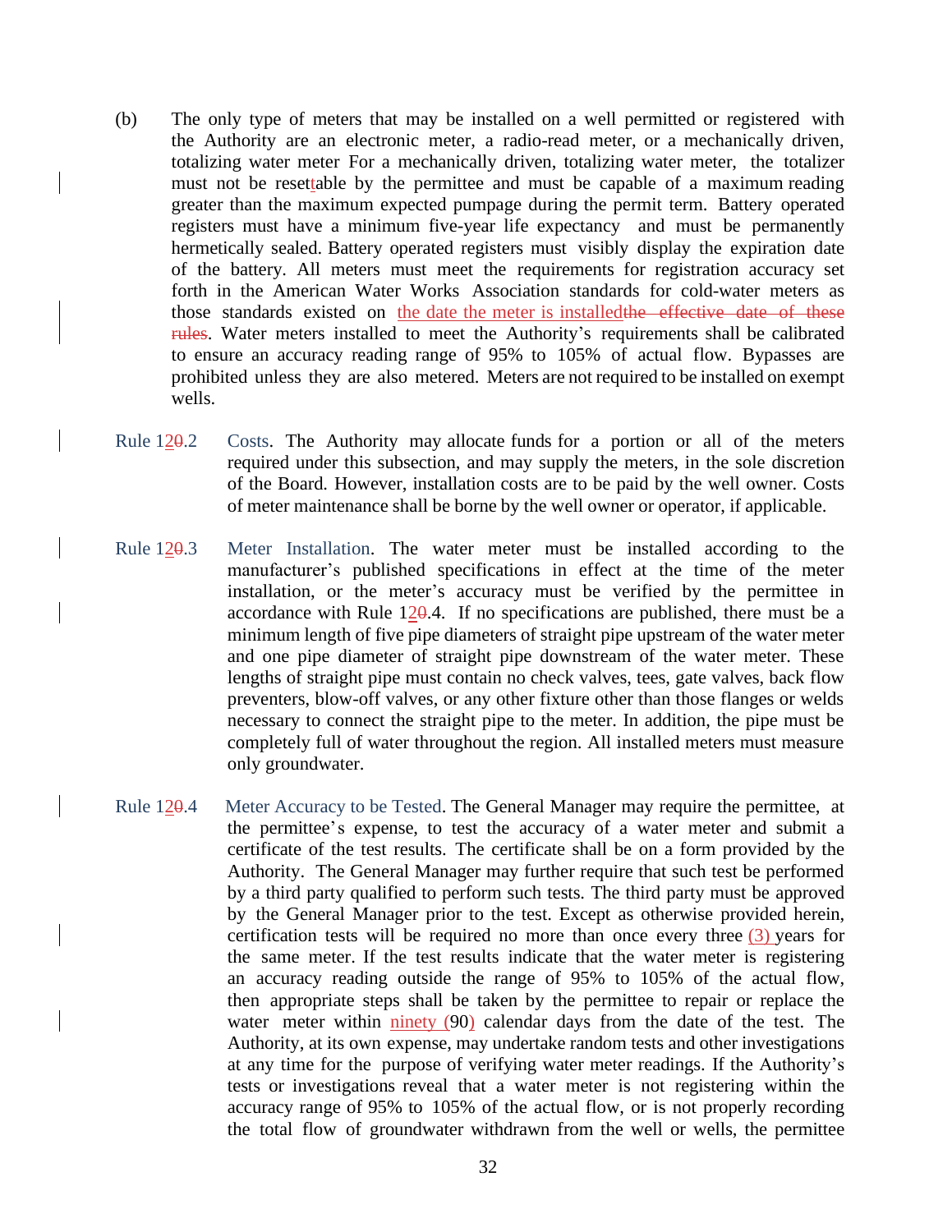shall reimburse the Authority for the cost of those tests and investigations, and the permittee shall take appropriate steps to bring the meter or meters into compliance with these rules within ninety (90) calendar days from the date of the tests or investigations. If a water meter or related piping or equipment is tampered with or damaged so that the measurement of accuracy is impaired, the Authority may require the permittee, at the permittee's expense, to take appropriate steps to remedy the problem and to retest the water meter within ninety (90) calendar days from the date the problem is discovered and reported to the permittee.

#### <span id="page-32-0"></span>**RULE 131 REPORTING**

- <span id="page-32-1"></span>Rule 131.1 Annual report due. An annual report of total groundwater withdrawal during the calendar year shall be filed with the Authority by all non-exempt wellthe owners of all wells required to have an Operating Permit no later than February 1<sup>st</sup> each year.
- <span id="page-32-2"></span>Rule 134.2 Notice of overpumpage. Immediate written notice shall be given to the Authority in the event an Operating Permit holder has exceeded the quantity authorized by the Operating Permit. An Operating Permit holder shall seek a permit amendment immediately upon recognizing that it will likely exceed its permit allocation.

#### **SECTION IV.**

## <span id="page-32-4"></span><span id="page-32-3"></span>**RULES COMPLIANCE AND ENFORCEMENT; WELL PLUGGING AND CAPPING; WASTE**

#### <span id="page-32-5"></span>**RULE 142 RULES COMPLIANCE AND ENFORCEMENT**

- <span id="page-32-6"></span>Rule 142.1 Civil penalties. If it appears that a person has violated, or is violating any provision of the Authority s Rules, the Board of Directors may institute and conduct a suit in the name of the Authority for injunctive relief, recovery of a civil penalty of not more than \$5,000 per violation, or both injunctive relief and a civil penalty. The Authority may, in the same action, recover reasonable fees for attorneys, expert witnesses, and other costs incurred by the Authority before the court. For obligations under the Authority's Rules that impose a continual duty on a person, each day of a continuing violation constitutes a separate violation for purposes of enforcement.
- <span id="page-32-7"></span>Rule 142.2 Notice and access to property. Board Members and Authority agents and employees are entitled to access to all property within the boundaries of the Authority to carry out technical and other investigations necessary to the implementation of the Authority's Rules, for the purpose of inspecting and investigating conditions relating to the quality of water in the state or the compliance with any rule, regulation, permit, or other order of the Authority, or as otherwise authorized by § 49.221 of the Texas Water Code. Prior to entering upon property, the person seeking access shall notify any occupant or management of their presence. Investigations or inspections that require entrance upon property must be conducted at reasonable times, and must be consistent with the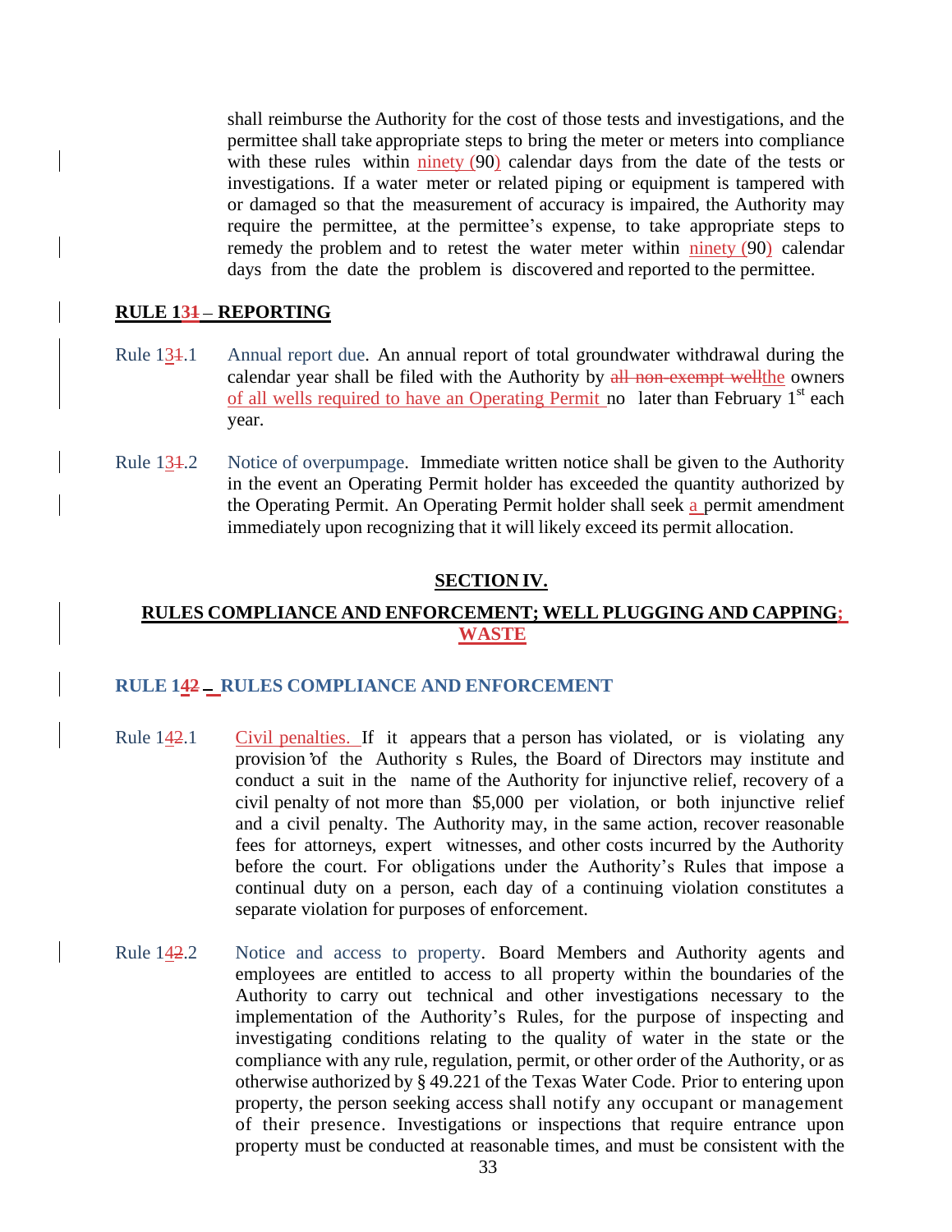establishment's rules and regulations concerning safety, internal security, and fire protection. The persons conducting such investigations must identify themselves and present credentials upon request of the owner, occupant, management, lessee, well operator, or other appropriate person in charge.

- <span id="page-33-0"></span>Rule 142.3 Criminal offense. A person who violates a rule of the Authority commits a criminal offense which, pursuant to § 51.241 of the Texas Water Code, is a Class C misdemeanor. The Board may prosecute a violation of the Authority's Rules as a civil penalty and/or a criminal offense.
- <span id="page-33-1"></span>Rule 142.4 Remedies not exclusive. The remedies provided for in this rule are not exclusive of any other civil remedies or criminal penalties available under state or federal law.
- <span id="page-33-2"></span>Rule 142.5 Peace officer. The Authority may employ a peace officer or reserve peace officer to prevent or abate the commission of any offense against the rules of the Authority. Any peace officer or reserve peace officer employed by the Authority shall exercise only those duties assigned by the Authority and authorized by § 49.216 of the Texas Water Code, and shall comply with the statutory requirements set forth by § 49.216 prior to performing any duties on behalf of the Authority.

#### <span id="page-33-3"></span>**RULE 153 – CAPPING AND PLUGGING OF WELLS; WASTE PROHIBITED**

- <span id="page-33-4"></span>Rule 153.1 Capping of wells. The Authority may require a well to be capped to prevent waste, prevent pollution, or prevent further deterioration of a well casing. The well must remain capped until such time as the conditions that led to the capping requirement are eliminated. If well pump equipment is removed from a well and the well will be re-equipped at a later date, the well must be capped, provided however that the casing is not in a deteriorated condition that would permit comingling of water strata, in which case the well must be plugged. The cap must be capable of sustaining a weight of at least four hundred (400) pounds and must be constructed with a water tight seal to prevent entrance of surface pollutants into the well itself, either through the well bore or well casing.
- <span id="page-33-5"></span>Rule 153.2 Plugging of wells. A deteriorated or abandoned well must be plugged in accordance with the Texas Department of License and Regulation, Water Well Drillers and Pump Installers Rules (16 TAC Chapter 76). It is the responsibility of the landowner to see that such a well is plugged to prevent pollution of the underground water and to prevent injury to persons and animals. Registration of the well is required prior to, or in conjunction with, well plugging.

Any person that plugs a well in the Authority must submit a copy of the plugging report to the Authority and the Texas Department of License and Regulation within thirty (30) calendar days of plugging completion.

<span id="page-33-6"></span>Rule 153.3 Water Quality Protection Grant Program. The Authority may establish a Water Quality Grant Program to provide grants to landowners who have one or more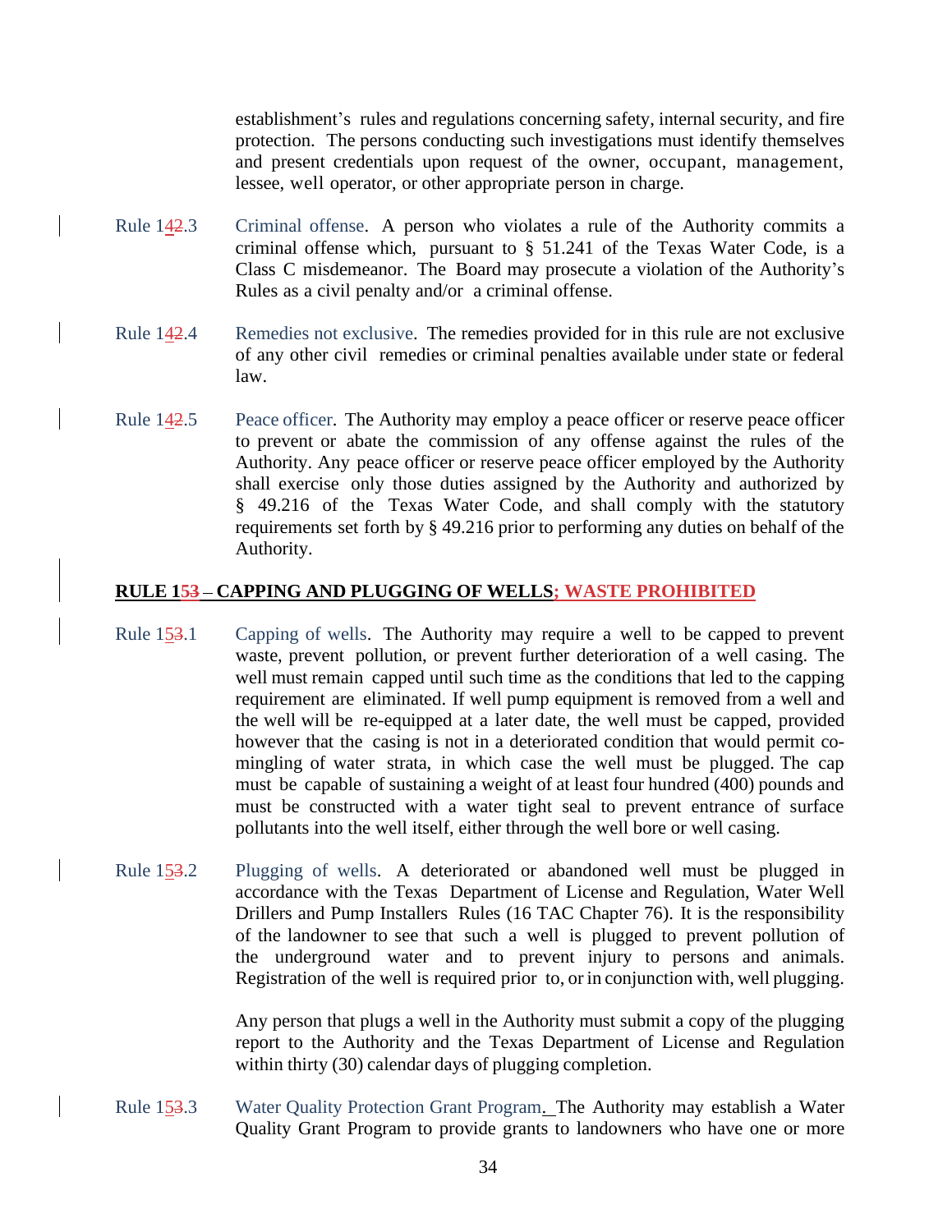water wells located on their property that are required to be capped or plugged under these rules. The grants provided by the Water Quality Protection Grant Program will be awarded based on criteria established by the Board. The landowners who receive grants must use the Water Quality Protection Grant Program grants to cap or plug the applicable water well(s) or for a water quality protection project approved by the Board.

<span id="page-34-0"></span>Rule 15.4 Waste prohibited. No person shall engage in any conduct with respect to groundwater within the Authority's boundaries that constitutes waste, as that term is defined in Chapter 36, Texas Water Code.

#### <span id="page-34-1"></span>**SECTION V. SANITATION AND POLLUTION CONTROL OF THE AREAS IN PROXIMITY TO THE AUTHORITY'S PUBLIC WATER SUPPLY WELLS**

#### <span id="page-34-4"></span><span id="page-34-3"></span><span id="page-34-2"></span>**RULE 164 – PROTECTION OF PUBLIC WATER SUPPLY WELLS**

- <span id="page-34-5"></span>Rule 164.1 General. This rule sets forth uniform requirements for the users of, and the construction of facilities in or on, land within one hundred fifty feet (150') of the Authority's public water supply wells in order to promote sanitary conditions in and around such wells, to secure all such land from pollution hazards, and to enable the Authority to comply with all applicable state and local regulations.
- <span id="page-34-6"></span>Rule 164.2 Pollution prevention. The objective of this rule is to prevent certain uses and the construction of facilities in or on land surrounding the Authority's public water supply wells, which might create a danger of pollution to the water produced from such wells.
- <span id="page-34-7"></span>Rule 164.3 Applies to Authority wells only. This section applies only to the water wells owned and operated by the Authority. If a person is unsure of the general or exact location of one or more of the Authority's wells, the Authority will provide a person with such well location information upon written request to the Authority.
- <span id="page-34-8"></span>Rule 164.4 Prohibited activities. The following activities are prohibited within the designated areas of land surrounding the Authority's wells:
	- (1) Construction and/or operation of any underground petroleum and/or chemical storage tank, liquid transmission pipeline, stock pen, feedlot, dump grounds, privy, cesspool, sewage treatment plant, sewage wet well, sewage pumping station, drainage ditch which contains industrial waste discharges or the wastes from sewage treatment systems, solid waste disposal site, land on which sewage plant or septic tank sludge is applied, land irrigated by sewage plant effluent, septic tank perforated drain field, absorption bed, evapotranspiration bed, area irrigated by low dosage, low angle spray on-site sewage facility, military facility, industrial facility, wood treatment facility, liquid petroleum and petrochemical production, storage, and/or transmission facility, Class 1, 2, 3, and/or 4 injection well,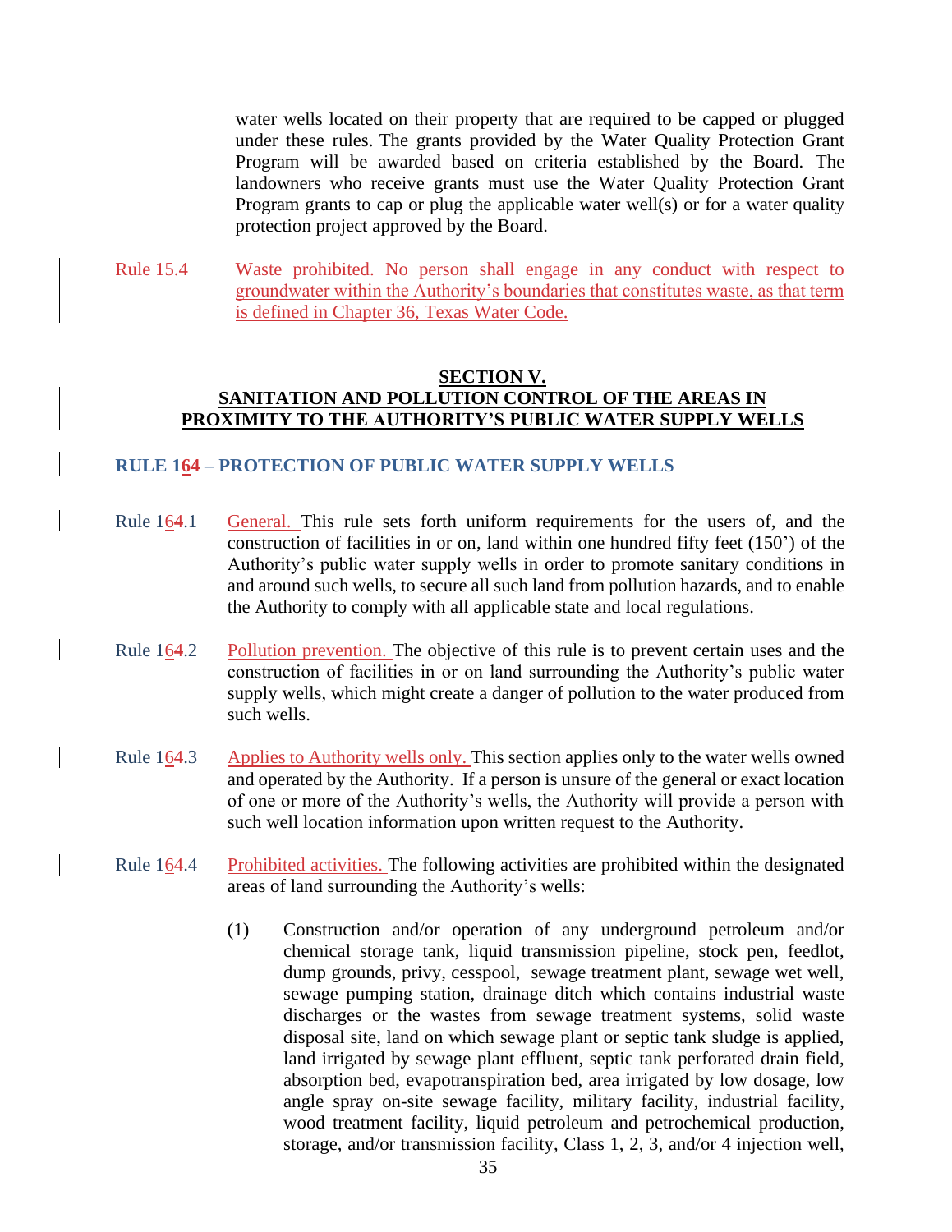pesticide storage and/or mixing facility, abandoned well, inoperative well, improperly constructed water well of any depth, and all other construction or operation that could create an unsanitary condition is prohibited within, upon, or across all areas of land within a 150-foot radius of the Authority's wells. For the purposes of this rule, "improperly constructed water wells" are those wells that do not meet the surface and subsurface construction standards for a public water supply well.

- (2) Construction and/or operation of tile or concrete sanitary sewers, sewer appurtenances, septic tanks, storm sewers, and cemeteries is specifically prohibited within, upon, or across any area of land within a 50-foot radius of the Authority's wells.
- (3) Construction of homes or building upon any area of land within a 150-foot radius of the Authority's wells is permitted, provided the restrictions described in items  $(1)$ A and  $(2)$ B above are met and the person engaging in the construction otherwise has the legal authority to do so.
- (4) Normal farming and ranching operations are not prohibited by this rule; provided, however, livestock shall not be allowed within a 50-foot radius of the Authority's wells.
- (5) Any other activity prohibited under the rules of the Texas Commission on Environmental Quality related to protection of groundwater sources for public water systems in Title 30, Texas Administrative Code § 290.41(c).
- <span id="page-35-0"></span>Rule 164.5 Penalty. Any person who violates any provision of this rule shall be subject to civil and criminal penalties under Rule 142.
- <span id="page-35-1"></span>Rule 164.6 Required Removal. Any person who violates any provision of this rule shall be required to remove the prohibited construction or potential source of contamination within thirty (30) days after notification by the Authority that they are in violation of this rule, or within such time as otherwise required by order of the Board.
- <span id="page-35-2"></span>Rule 164.7 Superseding Regulation or Statute. Whenever any applicable statute, regulation, or permit of any state, federal, or other agency having jurisdiction over the subject matter of this rule, is in conflict herewith, the stricter requirement shall apply, unless mandated otherwise.
- <span id="page-35-3"></span>Rule 16.8 Exemptions for Authority wells. The Authority's water wells are exempt from the requirement to obtain a registration or permit under these rules, but shall be considered as existing wells for purposes of the well spacing requirements from existing wells under Rule 4. The General Manager shall register the Authority's water wells with the Northern Trinity Groundwater Conservation District and submit groundwater production reports and water use fee payments in accordance with the rules of such district.

## <span id="page-35-4"></span>**RULE 175 - CONSTRUCTION AND SEVERABILITY**